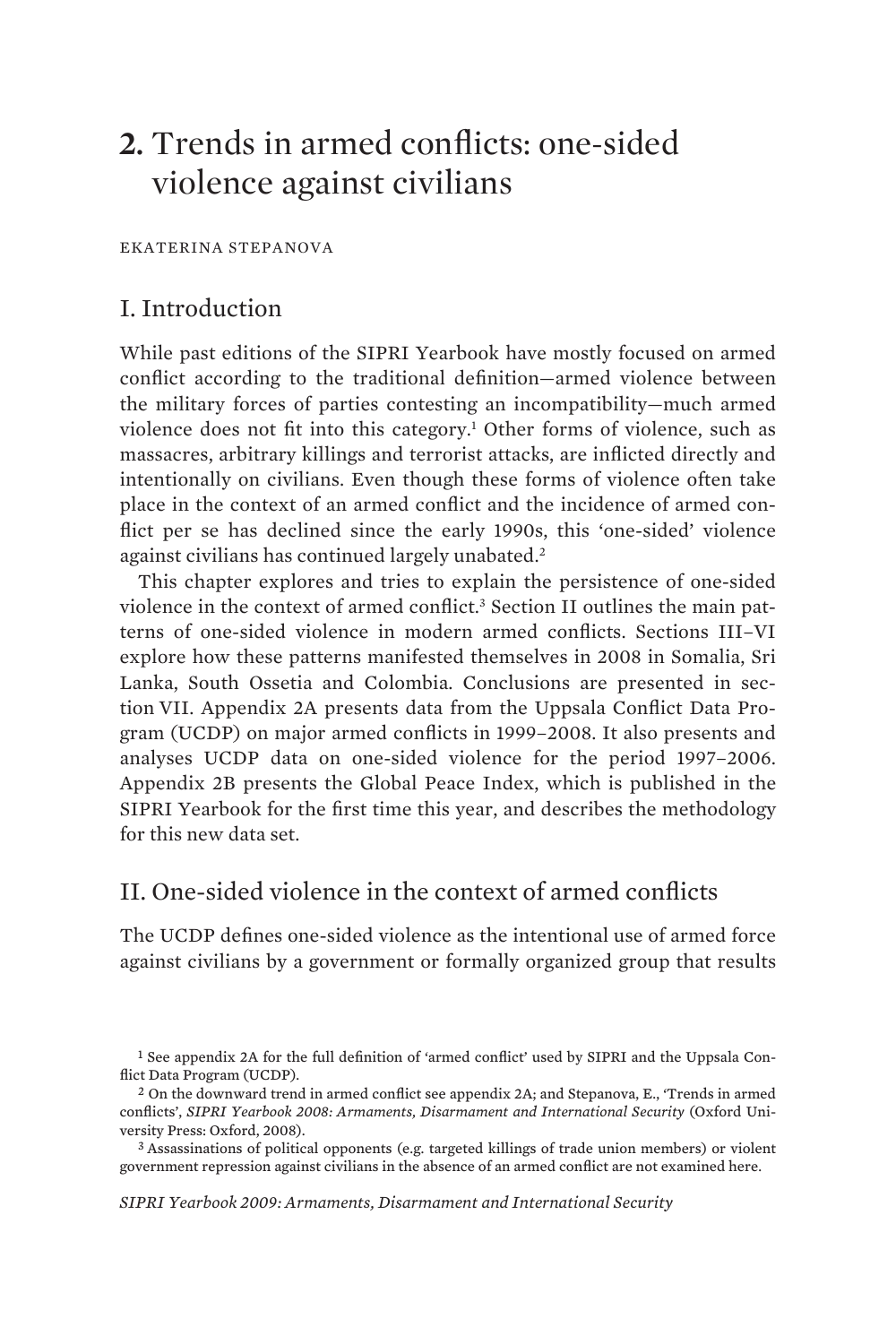in at least 25 deaths in a calendar year.4 One-sided violence is not armed conflict as such, as it directly and intentionally targets civilians who cannot defend themselves with arms. It is also distinct from battle-related violence that incidentally harms civilians, for example when civilians are caught in crossfire between combatants.5 However, the distinction is not always easy to make. While one-sided violence can also take place in a context of peace, 99 per cent of fatalities from one-sided violence occur in countries affected by armed conflict and much one-sided violence is perpetrated by combatants $6$ 

#### **Problems with the definition and the data**

There are important differences between indiscriminate attacks undertaken in the course of military confrontation between combatants and onesided violence. The indiscriminate (or, as it is often described by its perpetrators, inaccurate) use of force is inseparable from most modes of warfare currently employed by government forces and by armed non-state actors. Even technologically intensive military operations often kill or injure civilians indiscriminately—as has been illustrated by operations of the United States-led coalition and the North Atlantic Treaty Organization (NATO) International Security Assistance Force (ISAF) in Afghanistan as well as by Israel's operations against Hezbollah in Lebanon in 2006 and against Hamas in the Gaza Strip in December 2008–January 2009.7 Rebel groups often endanger civilians by the tactic, integral to the modi operandi of most of them, of sheltering among them and launching attacks from civilian areas. In contrast to indiscriminate violence, one-sided violence is a matter of conscious political and strategic choice and not a technologically inseparable part of modern warfare.

The practical utility of trying to distinguish between one-sided and indiscriminate attacks on civilians is often limited, especially in cases of widespread and large-scale campaigns of violence. Both indiscriminate and one-sided violence are considered grave breaches of international humanitarian law.8 'Intent' as the way to distinguish one type of violence from the

4 For more on the UCDP definition of one-sided violence see appendix 2A. Purely criminal violence is not included, although the 2 can be difficult to distinguish. UCDP's data set on one-sided<br>violence is available on the UCDP website, <http://www.ucdp.uu.se/>.

'collateral damage'.<br><sup>6</sup> Eck, K. and Hultman, L., 'One-sided violence against civilians in war: insights from new fatality data', Journal of Peace Research, vol. 44, no. 2 (Mar. 2007), p. 237.

<sup>7</sup> On the conflict in Afghanistan see chapter 4 in this volume. On the conflict between Israel and Hezbollah see Lindberg, S. and Melvin, N., 'Major armed conflicts', *SIPRI Yearbook 2007: Armaments, Disarmament and International Security* (Oxford University Press: Oxford, 2007), pp. 66–72. 8 Article 51 of Additional Protocol I and Article 13 of Additional Protocol II to the Geneva Con-

ventions prohibit the intentional targeting of civilians. Indiscriminate attacks, including attacks on

 $5$  A common military term to describe casualties and destruction due to indiscriminate violence is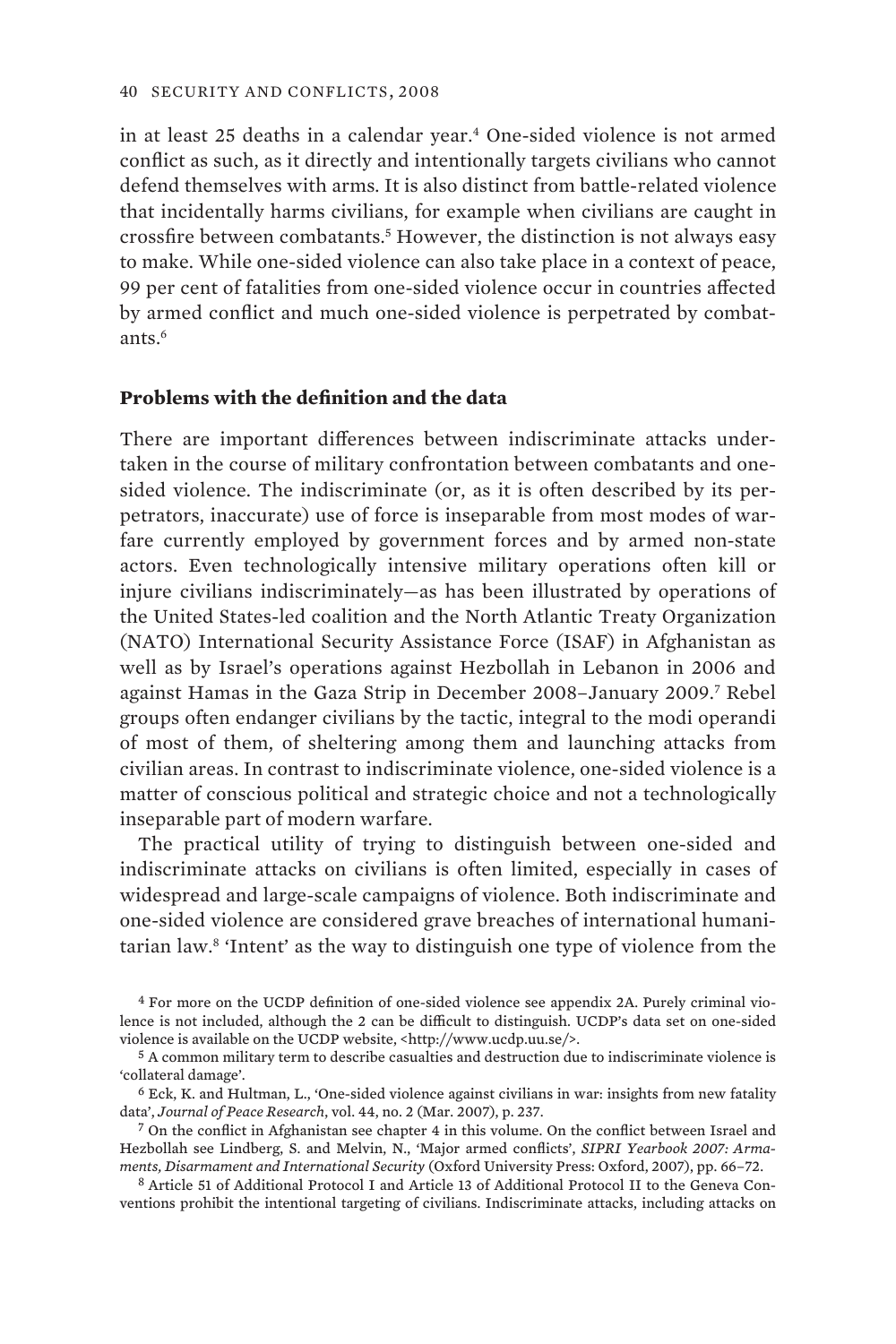other can be difficult to establish when a perpetrator claims that its targets are military but uses inherently indiscriminate weapons (e.g. victimactivated anti-personnel landmines) or weapons that are particularly prone to indiscriminate effects when used in densely populated areas (e.g. cluster munitions). Also, when violence against civilians is part of inter-communal, clan-based or sectarian violence, or simply a result of local competition for power and resources, it does not always lend itself easily to categorization as 'intentional' or 'direct'. Equally hard to classify but widespread in conflict areas is a combination of one-sided and criminal violence that can make it virtually impossible to distinguish between political and profit motives.9 Another inherent difficulty is that many incidents and casualties of one-sided violence are unlikely to be documented—in general, less likely than battle-related deaths.10

However, even the conservative estimates of the UCDP's data set on onesided violence, which has a strong bias towards undercounting, reveal the general trend in the number of campaigns of one-sided violence in the past two decades: a fairly steady increase in 1989–1999 followed by uneven dynamics in 2000–2006, albeit at a higher average level than in the previous decade.11 Thus, as state-based armed conflicts decreased in number between the early 1990s and the mid-2000s, organized campaigns of onesided violence became increasingly prevalent. The fatality data also shows that while the average lethality of battle-related armed violence declined, that of one-sided violence did not.<sup>12</sup>

#### **Political, humanitarian and human rights implications**

Another limitation of the data on one-sided violence is that direct measures of the scale of one-sided violence—number of incidents, campaigns and casualties—insufficiently reflect its wider, less direct, but no less grave, implications.

One-sided violence can have broader destabilizing political effects that may outmatch—and be designed to outmatch—its direct impacts. This fact is exploited particularly in terrorism. In the context of armed conflict, terrorism uses one-sided violence against civilians and other non-combatants as a specific tactic against the terrorists' main, usually stronger, oppon-

military targets that can be expected to cause excessive loss of civilian lives or damage to civilian objects (the principle of proportionality) are also prohibited, as is the use of civilians as 'human shields'. On the 1949 Geneva Conventions and the 1977 additional protocols see annex A in this volume. 9 This is most often carried out by non-state actors but government forces may also combine one-

sided violence with pillaging and looting. 10 However, terrorist violence tends to be well documented. 11 See appendix 2A, section V; and Human Security Report Project, *Human Security Brief 2007*

<sup>(</sup>Simon Fraser University: Vancouver, 2008), p. 42.<br><sup>12</sup> See Eck and Hultman (note 6).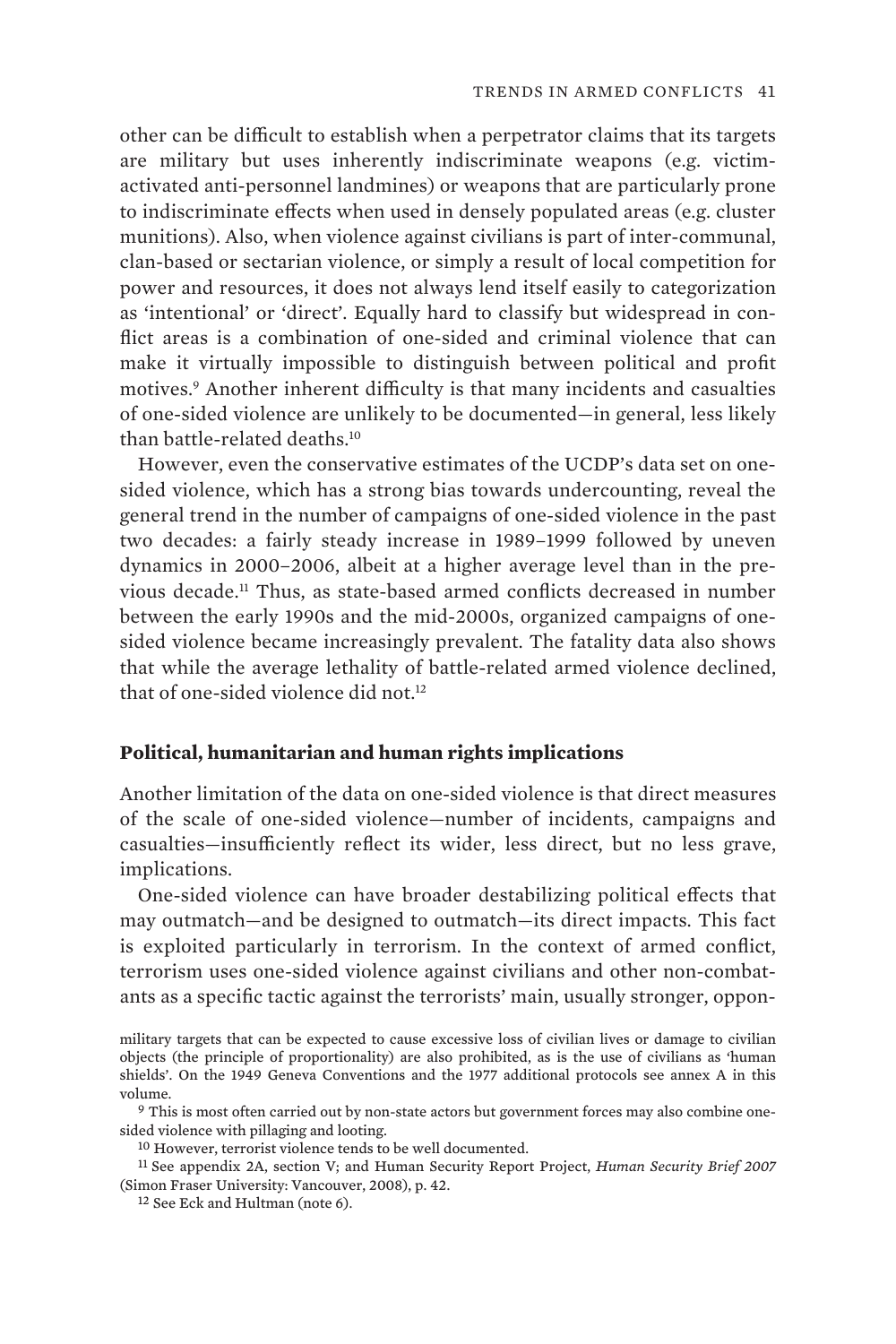ent.13 The destabilization and public intimidation resulting from terrorist attacks serve as cost-effective force multipliers in an asymmetrical confrontation, usually between a non-state actor and a state.<sup>14</sup>

Population displacement is an evident example of the grave humanitarian consequences of one-sided violence, especially in the context of an armed conflict. In the past decade, mass population displacement has increasingly become a central and direct goal of armed violence, rather than a side effect. This may partly explain the steady increase in the global total of internally displaced persons (IDPs) since 1997, from 17.4 million to 26 million in 2008.15 Unlike civilians fleeing armed conflict and general insecurity, who generally try to return as soon as the hostilities end, those who have suffered one-sided violence, or the threat of it, are much less likely to return to their home areas even in the long term.<sup>16</sup>

Campaigns of one-sided violence are usually only the most extreme and violent manifestations of a much wider range of human rights abuses, including those that involve a threat of violence—such as kidnappings or the forced recruitment of child soldiers—and violence that is not necessarily armed—such as torture or sexual violence. Despite the lower present levels of organized armed conflict, as compared to the early 1990s, the overall level of human rights abuse, as least according to available indicators, has not shown any decline in recent years.17

One implication of one-sided violence that deserves greater study is its effect on civilians' survival strategies. One-sided violence may be more effective than any other form of violence in turning some victims and their communities into 'actors' by forcing them to join existing armed groups or to organize and arm themselves for the purposes of self-defence, reprisal attacks, and reclaiming land, livestock or other property. While the formation of such community-based 'self-defence' groups is distinct from the formation of larger, especially government-aligned, militia and major paramilitary actors, it may also further exacerbate inter-communal and sectarian tensions. This also calls into question the benefits of systematic engagement in one-sided violence for the perpetrators themselves: while

 $13$  A non-combatant is any person not taking part in hostilities, including civilians, military doctors, sick, wounded or captured soldiers, and former combatants.

<sup>&</sup>lt;sup>14</sup> See Stepanova, E., *Terrorism in Asymmetrical Conflict: Ideological and Structural Aspects*, SIPRI Research Report no. 23 (Oxford University Press: Oxford, 2008), pp. 13–20.

<sup>&</sup>lt;sup>15</sup> The total number of IDPs is still lower than, but is comparable with, the peak of 28 million reached in 1994. Internal Displacement Monitoring Centre (IDMC), *Internal Displacement: Global*  Overview of Trends and Developments in 2008 (IDMC: Geneva, Apr. 2009), pp. 13, 15.<br><sup>16</sup> For more on this point see chapter 1, section II, in this volume.<br><sup>17</sup> For a mapping of incidents of human rights abuses based on data

World Bank and Human Security Report Project, *Miniatlas of Human Security* (Myriad Editions: Brighton, 2008), pp. 35–39. Other relevant data sets include the Cingranelli–Richards (CIRI) Human Rights Dataset, <http://ciri.binghamton.edu/>; and the Political Discrimination Dataset of the Minorities at Risk Project, <http://www.cidcm.umd.edu/mar/>.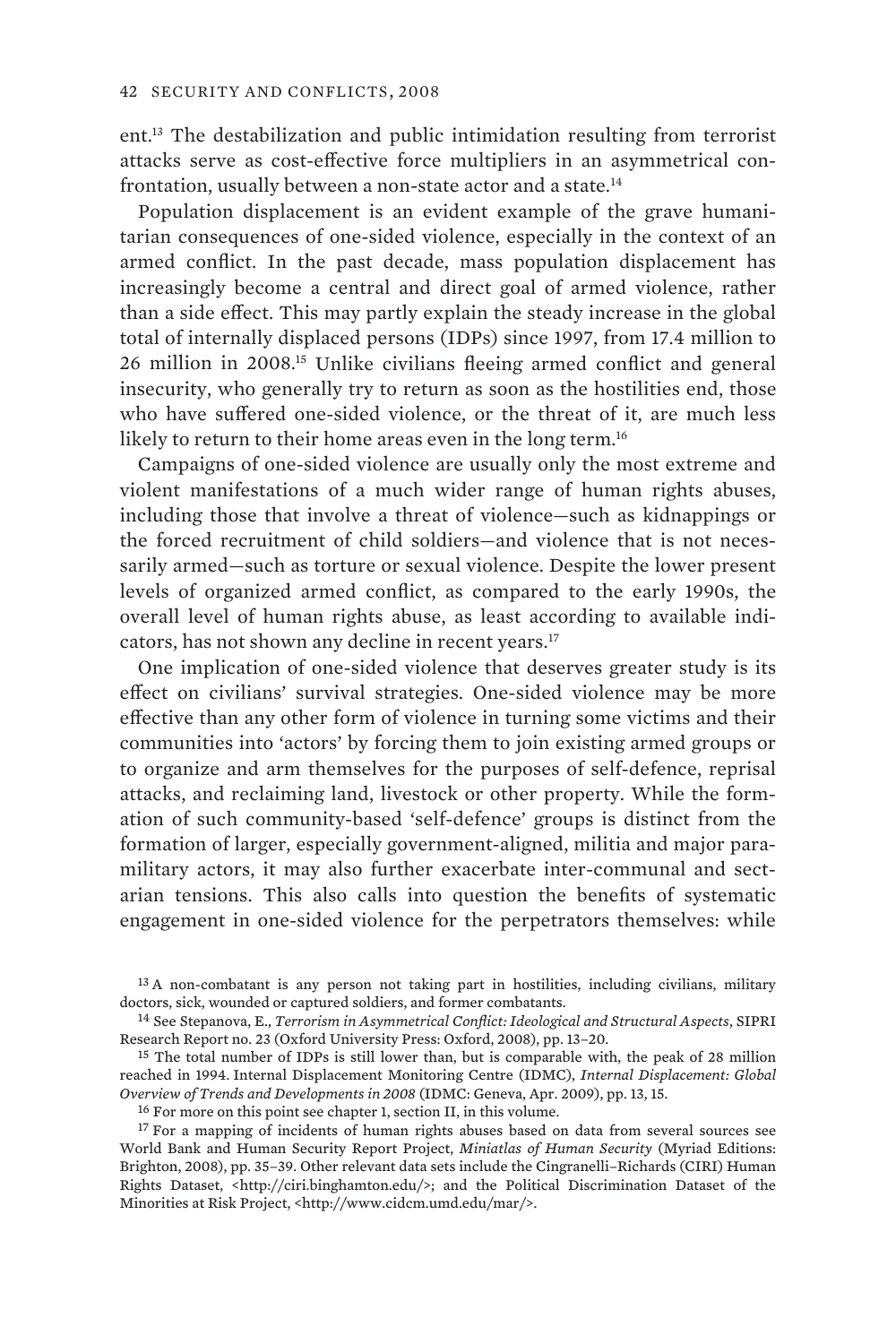one-sided violence may help to achieve their political, military, ideological and socio-economic goals in the short term, it may be counterproductive in the long run, generating future violence against the actual or perceived perpetrators or against the broader communities to which they belong or with which they are associated.

#### **Types and typologies of one-sided violence**

There are several ways to categorize one-sided violence; for example by (*a*) scale and intensity (low-scale violence, genocide, other mass atrocities etc.), which may also depend on the primary goal and motivation of violence (collective punishment, reprisal, the extinction of an entire group etc.); (*b*) type of perpetrator (governments, rebels or other non-state actors); or (*c*) type of victim.18 The analysis in this chapter focuses on scale, motivation and type of perpetrator, and on how one-sided violence relates to the context of armed conflicts.

Regarding the scale of one-sided violence, the international community has tended to focus primarily on large-scale atrocities, including genocide particularly since its failure to act to prevent the 1994 Rwandan genocide, the most serious atrocity of the past two decades. However, the data shows that, while genocide and other mass atrocities lead to the largest civilian death tolls, they are far from the most common forms of one-sided violence. They tend to be perpetrated by a few identifiable actors and last for relatively short periods of time. In contrast, relatively low-scale but constant one-sided violence appears to be the overriding pattern in most areas of conflict but remains largely unaddressed.

In modern conflict, all types of armed actor routinely harm civilians through indiscriminate and one-sided violence or other abuses. Even so, there are important nuances in the ways these forms of violence are employed by governments, rebels, government-aligned groups and other armed actors.

Indiscriminate attacks on civilian-populated areas tend to be more deadly when carried out by government forces—in most cases because they are better armed and more inclined to use heavy artillery than rebels. In the first half of the 2000s the number of fatalities from one-sided violence perpetrated by government forces was in relative decline compared to the second half of the 1990s.<sup>19</sup> One-sided violence by government forces largely

<sup>&</sup>lt;sup>18</sup> On issues related to the protection of the types of victim most vulnerable to one-sided violence—refugees, IDPs, women, children and the elderly—see e.g. chapter 1 in this volume; and Dallman, A., 'Prosecuting conflict-related sexual violence at the International Criminal Court', SIPRI<br>Insights on Peace and Security no. 2009/1, May 2009, <http://books.sipri.org/>.

 $19$  Eck and Hultman (note 6), p. 240. Governments killed more civilians in campaigns of one-sided violence than non-state actors in the context of conflicts over government power, but non-state actors killed 6 times more civilians in one-sided violence during conflicts over territory.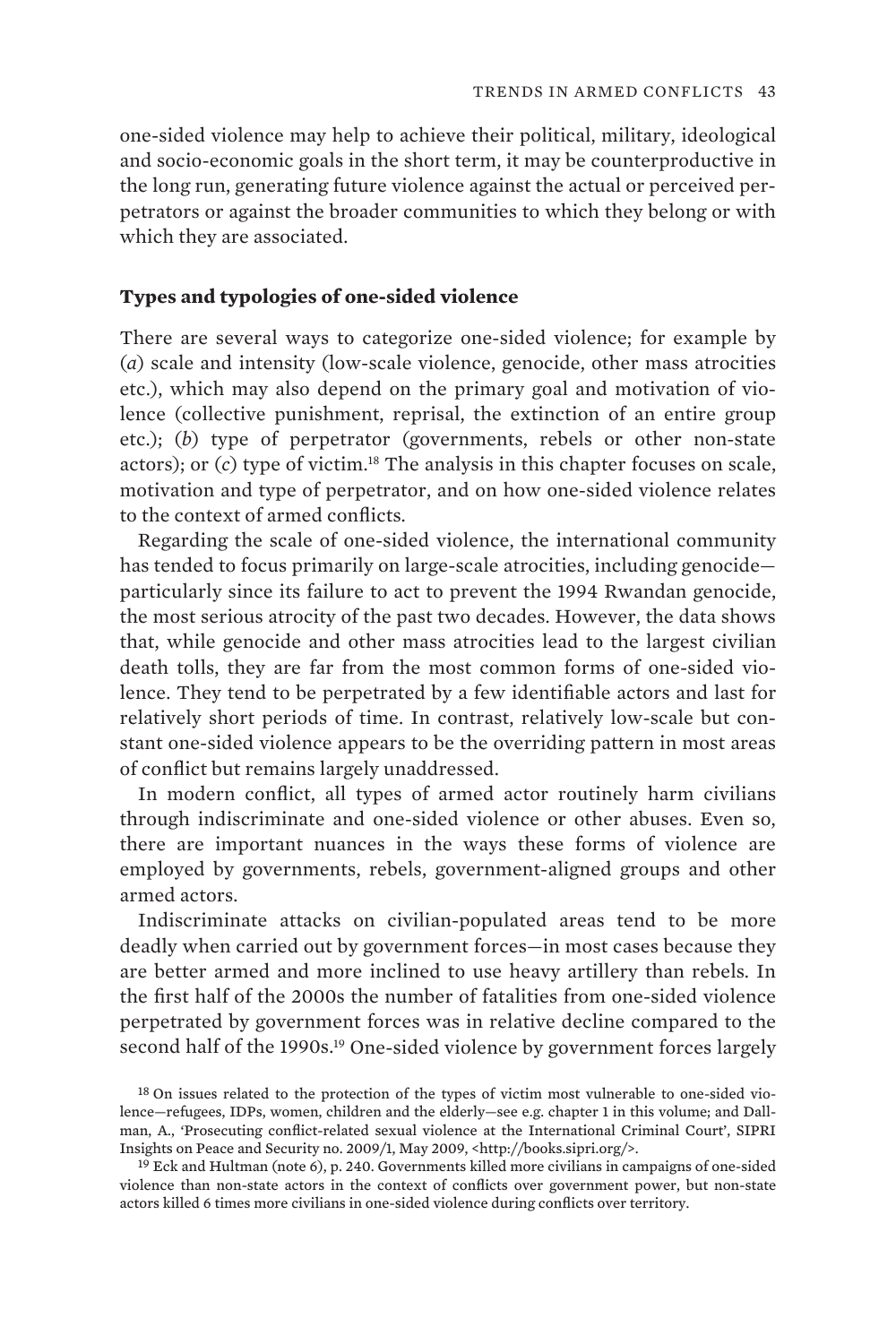remains a by-product of counter-insurgency strategies—that is, targeting real or perceived sources of insurgency support, either pre-emptively or in order to inflict collective punishment on a community in reprisal for rebel attacks. Civilians may be identified as sources of insurgency support merely by association in areas where insurgents operate, and government forces may use or threaten to use a variety of violent means, including summary executions and the razing of villages.

The relative decline in states' direct involvement in one-sided violence is coupled with—and may be partly explained by—their growing reliance on government-aligned actors, such as clan militias or breakaway rebel factions. These actors may be attached to government forces or be relatively autonomous, motivated by their own socio-political interests or clan divisions. A combination of reliance on local militia with manipulation of clan dynamics has become the centrepiece of many states' counter-insurgency strategies. However, it could also be viewed as a way of 'outsourcing' onesided violence and other 'dirty' tasks to loosely affiliated and less accountable actors, who often prove to be particularly brutal in their treatment of civilians.

While government-aligned militias and paramilitary groups are responsible for some of the worst atrocities and abuses against civilians, which has partly offset the decline in state involvement in one-sided violence, lethal terrorist attacks are becoming the method of choice for many rebel groups engaged in asymmetrical confrontations. More generally, the relative rise in one-sided violence by non-state actors recorded by the UCDP parallels the general proliferation, diversification and growing role of nonstate actors in armed conflicts, especially in weaker and dysfunctional states.20

#### **Regional patterns in 2008**

Africa has been the region worst affected by one-sided violence in the period since 1989, although in recent years, Asia has seen the highest number of campaigns of one-sided violence, with most of them in South Asia (including Afghanistan).<sup>21</sup> In 2008, these regions and the Middle East continued to be badly affected by one-sided violence, which took place in the contexts of the year's three most lethal major armed conflicts, in Sri Lanka, Afghanistan and Iraq; a new major armed conflict and several less intense conflicts in Pakistan; a series of minor armed conflicts and large-

<sup>20</sup> On the rise of non-state groups as conflict actors see Holmquist, C., 'Major armed conflicts', *SIPRI Yearbook 2006* (Oxford University Press: Oxford, 2006). On the fragmentation of violence in the context of many ongoing conflicts see Stepanova (note 2).<br><sup>21</sup> Human Security Report Project (note 11), pp. 42–43.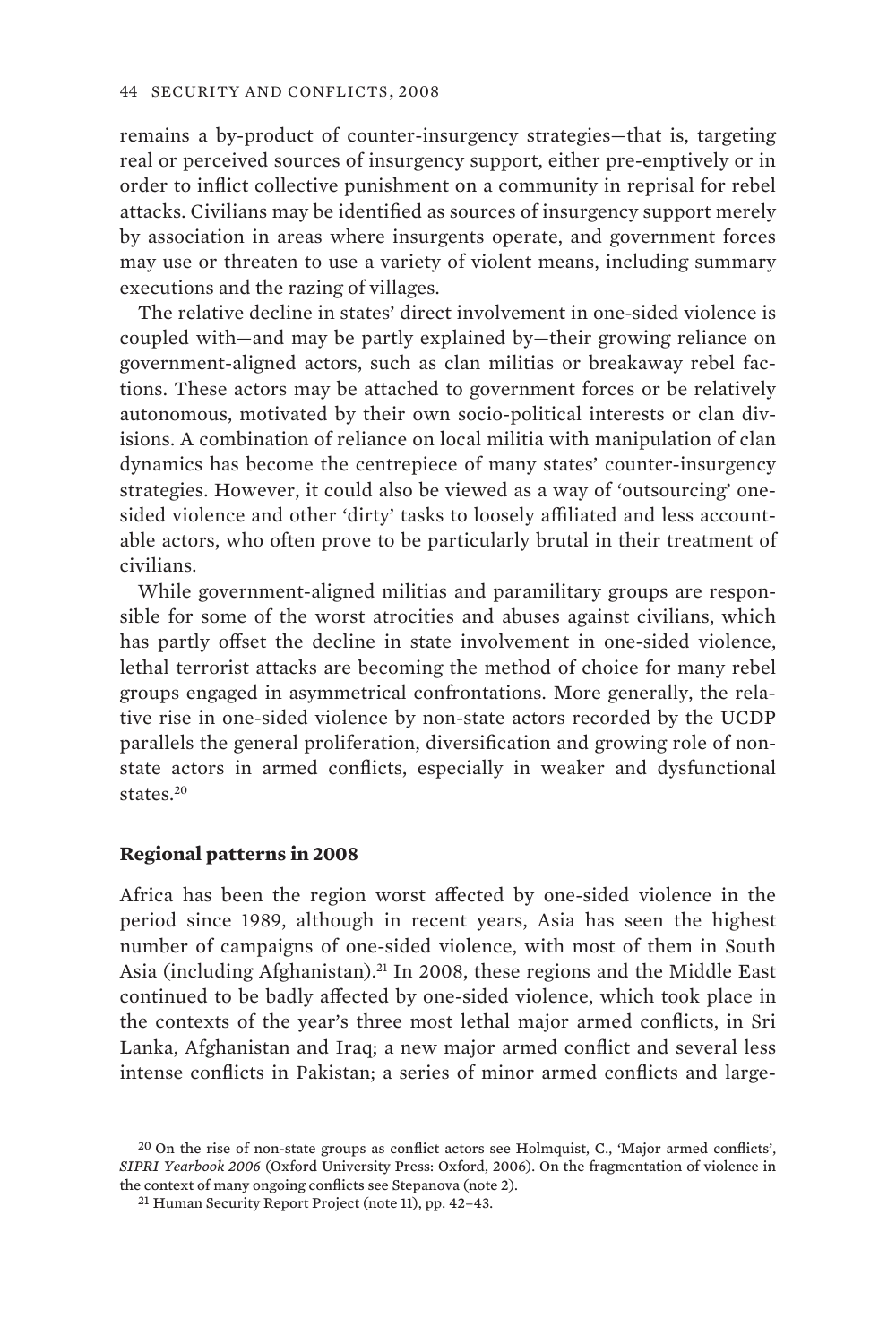scale terrorist campaigns in India;<sup>22</sup> and several other minor armed conflicts.

Civilian fatalities in Iraq declined in 2008.23 This was largely due to changes in the counter-insurgency strategy of the Multinational Force in Iraq (MNF-I), growing expectations on the part of Iraqi armed actors of the departure of foreign forces and, to some extent, previous population displacement and 'ethnic cleansing', especially in Baghdad, which made inter- and intra-sectarian violence more difficult.<sup>24</sup> The truce between the Iraqi Government and the Sadrists in Baghdad, negotiated in May with the support of Iran after intense fighting with Shia militias earlier in the year, was periodically broken by government operations in parts of the country and by devastating terrorist attacks, including suicide attacks, whose civilian targets ranged from the Anbar Sunni tribal council to Shia pilgrims.

In contrast, in Afghanistan, according to the UN Assistance Mission in Afghanistan (UNAMA), there were 698 civilian fatalities in the first five months of 2008, representing a 62 per cent increase compared with the same period of 2007.<sup>25</sup> Insurgent attacks were reportedly responsible for 60 per cent of these deaths, compared to 37 per cent caused by foreign and government forces.26 ISAF and coalition forces were responsible for some of the worst indiscriminate attacks.27 A few large-scale acts of one-sided violence by anti-government forces—terrorist attacks in high-density civilian areas—were responsible for most of the sharp increase in total civilian casualties. These attacks included the worst suicide attack in Afghanistan's

22 The most deadly terrorist action in 2008 was a series of coordinated attacks in Mumbai on 27–29 Nov. 2008. According to the Indian Home Minister, Palaniappan Chidambaram, the attacks killed 164 people (excluding terrorists) and injured 308. Indian Press Information Bureau, 'HM announces measures to enhance security', Press release, 11 Dec. 2008, <http://pib.nic.in/release/ release.asp?relid=45446>.

23 Total reported civilian fatalities in Jan.–Aug. 2008 were lower than for any 8 consecutive months in the previous 3 years. Data from the US Department of Defense Iraq Significant Activities (SIGACTS) III database, presented in Institute for the Study of War, 'Iraq statistics reference: September 2008', 21 Jan. 2009, <http://www.understandingwar.org/iraq-statistics-reference-september-2008>, p. 10.

 $24$  On the conflict in Iraq see Stepanova (note 2), pp. 46–56.

25 United Nations Assistance Mission in Afghanistan (UNAMA), 'Humanitarian factsheet', 29 June 2008, <http://www.unama-afg.org/docs/\_UN-Docs/\_fact-sheets/2008/08June29-Humani tarian-fact-sheet-English.pdf>. 26 This is a shift from 2007, when, according to UNAMA, 46% of the 1500 civilian casualties were

caused by insurgents and other anti-government forces, 41% were inflicted by coalition and progovernment forces, while 13% were 'unattributable' and the result of landmines or crossfire. United Nations Assistance Mission in Afghanistan (note 25). See also Davis, J., 'Afghan civilian casualties mount: UN', *Embassy*, 6 Aug. 2008; and United Nations, General Assembly and Security Council, 'The situation in Afghanistan and its implications for international peace and security', Report of the

<sup>27</sup> E.g. US forces bombed a wedding party in Nangarhar on 6 July 2008, killing 47 civilians; killed another 17 and injured 9 in an attack in Nuristan on 4 July; and killed 90 in air strikes in Shindand on 22 Aug. Miakhial, S., 'US-led strikes kill 64 Afghan civilians', Agence France-Presse, 11 July 2008; and 'UN rights chief urges protection amid sharp rise in Afghan civilian deaths', UN News Service, 16 Sep. 2008, <http://www.un.org/apps/news/story.asp?NewsID=28064>.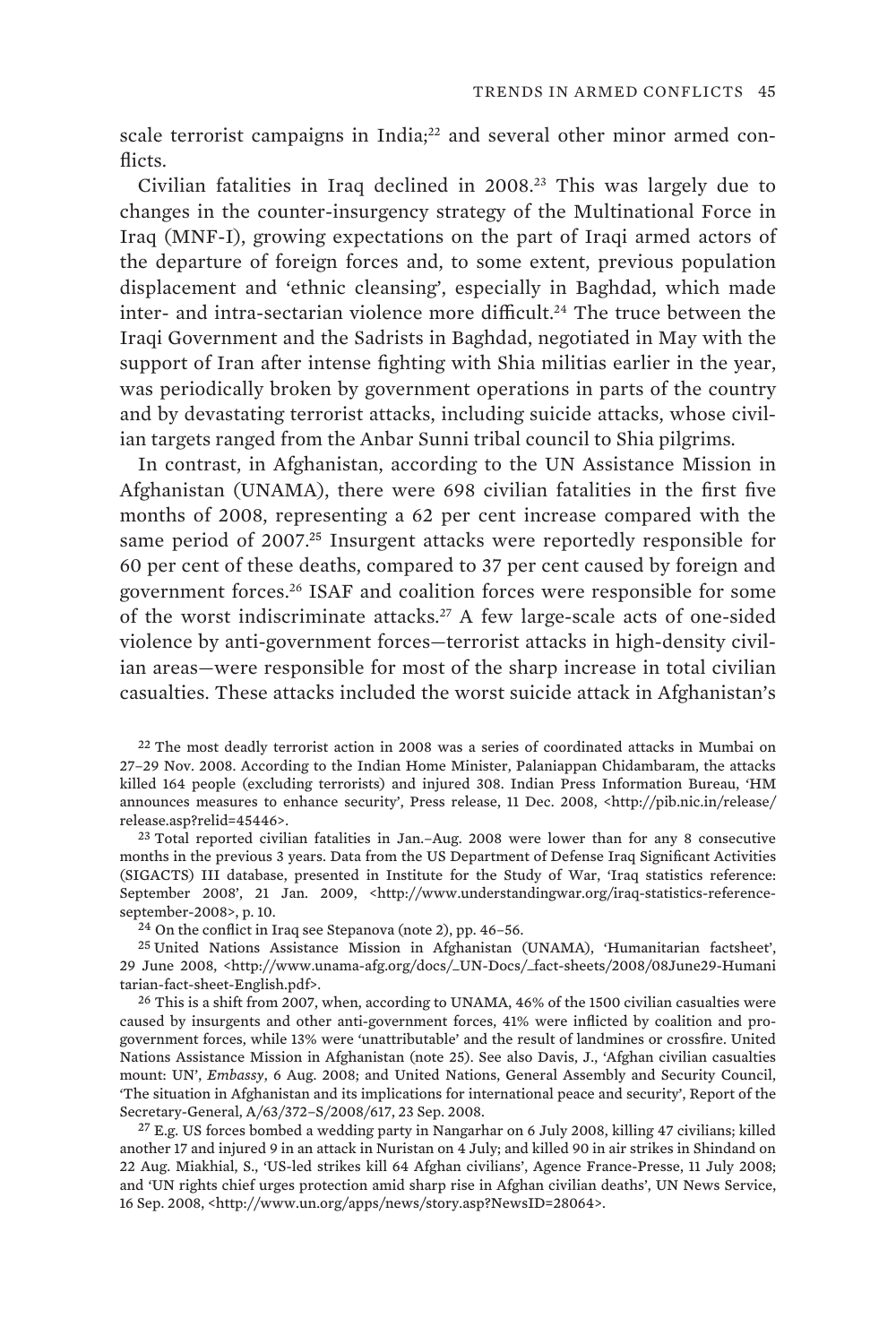history (the Kandahar bombing that killed 100 on 17 February), the deadliest attack in Kabul since 2001 (a car bombing near the Indian Embassy that killed 41 on 7 July) and a rare suicide attack on a UN convoy on 14 September.<sup>28</sup>

While Africa still dominates total fatality estimates from one-sided violence for the period since 1989, the number of campaigns of one-sided violence in sub-Saharan Africa declined from 15 to 5 between 2002 and 2006.<sup>29</sup> Developments in 2007–2008 may have reversed this trend, however: violence re-emerged between the Sudanese Government and the government of Southern Sudan led by the Sudanese People's Liberation Movement/ Army (SPLM/A); the highly fragmented violence in the Darfur region of Sudan continued; similar fragmentation of violence (sometimes referred to as 'Darfurization') occurred in the Central African Republic and Chad; hostilities broke out in the east of the Democratic Republic of the Congo; and warlordism and intensifying conflict afflicted Somalia.<sup>30</sup> These developments all creating favourable conditions for one-sided violence.

The first two case studies reviewed in this chapter were selected to reflect the patterns of one-sided violence in areas of the most intensive major armed conflicts in 2008 in Africa and Asia—in Somalia (section III) and Sri Lanka (section IV). Although the brief conflict between South Ossetia and the Georgian Government, with external intervention by Russia, did not reach the intensity of a major armed conflict, it is examined because of its dramatic consequences for civilians (section V). In contrast to these cases, which showed continuing negative trends or sharp deterioration in 2008, developments with regard to conflict and one-sided violence in Colombia, the last of the cases studied, had a mixed but generally positive vector (section VI).

# III. Somalia

After years of widespread low-level violence, Somalia became the site of a major armed conflict in 2007–2008.<sup>31</sup> Increasingly intense fighting between the Transitional Federal Government (TFG)—supported by Ethiopian troops—and Islamist insurgents was accompanied by a rise in onesided violence and other abuses against civilians.

28 'Over 140 killed in spate of suicide attacks in S. Afghanistan', *Afghanistan Update*, no. 30 (8–25 Feb. 2008); 'India's embassy in Kabul bombed', *Hindustan Times*, 7 July 2008; and 'Suicide bomber hits UN Afghan convoy, 3 dead', Reuters, 14 Sep. 2008. In the first 3 months of 2008, 120 civilians were killed in 20 suicide attacks by the Taliban, Hezb-e-Islami and other groups. This was 6 times more than were killed in the first 20 suicide attacks of 2007. Amnesty International, *Afghanistan: Civilians Suffer the Brunt of Rising Suicide Attacks* (Amnesty International: London, 5 June 2008).

<sup>29</sup> Human Security Report Project (note 11), p. 43.

<sup>30</sup> On developments in Darfur and Chad in 2007 see Stepanova (note 2), pp. 57–63.

<sup>31</sup> In 2007 Somalia was the location of the only major armed conflict in Africa.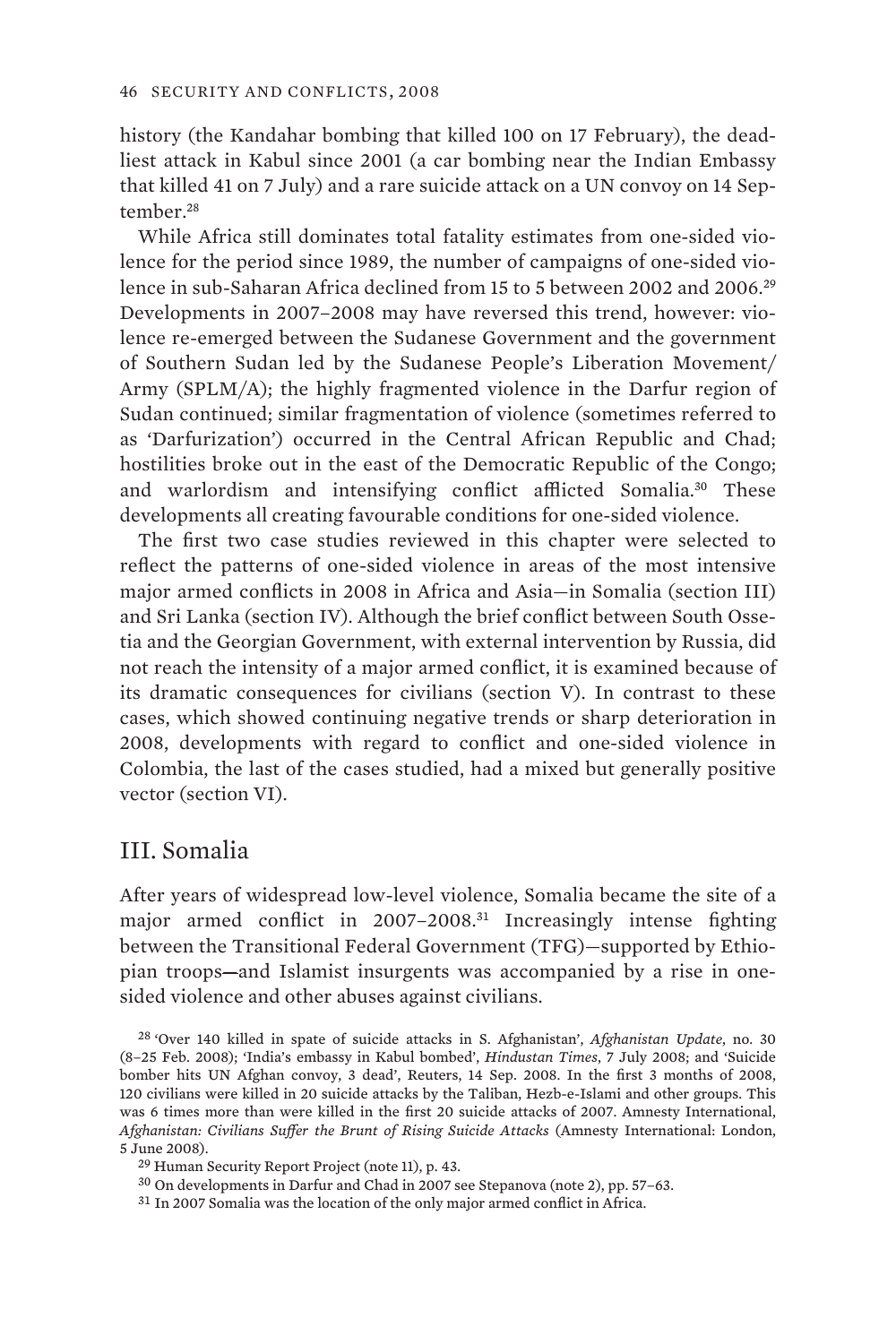The Union of Islamic Courts (UIC), the homegrown Islamist movement, became the de facto government in much of Somalia for a period of several months in 2006. The UIC enjoyed domestic support, largely from local merchants and businessmen, and had been able to impose law (in the form of sharia), order and peace—albeit by harsh means—in areas under its control. However, the UIC was ousted in December 2006 by Ethiopian military intervention backed by the US military and intelligence assistance and political support from the UN and replaced with the weak, but internationally recognized TFG.<sup>32</sup> The TFG, composed largely of former warlords—with a few notable exceptions such as the Prime Minister from November 2007, Nur Hassan Hussein Adde—presided over a relapse into warlordism, criminality and virtual anarchy in much of Somalia and failed to impose any sort of control in the country.<sup>33</sup> The TFG survived until the end of 2008 mainly by means of international assistance and complete reliance on the Ethiopian military presence.

From 2007, the Ethiopian military presence in Somalia in support of the TFG united the Islamist insurgency against a common enemy, gave the insurgency a more nationalist profile and radicalized it, as the al-Shabab ('the youth') militias that grew out of the former youth and militant wing of the ICU became the main insurgent force. The rebels gained strength in 2008, mounting attacks on government positions daily. Over the course of the year they progressed from regrouping and mounting hit-and-run raids to steadily expanding their control over southern and central Somalia. The capital, Mogadishu, was repeatedly the scene of heavy fighting. On 22 August al-Shabab fighters captured the strategic southern port of Kismayo and removed pro-government militia roadblocks in the surrounding region. In September rebels shut down Mogadishu's international airport with threats to attack any aircraft using it. The African Union Mission in Somalia (AMISOM) defied the ban and its aircraft came under intense rebel fire.<sup>34</sup> By mid-November, the Islamists' advance on the capital had become almost uncontested.<sup>35</sup>

34 International Crisis Group (ICG), 'Somalia', International Crisis Group Watch, 1 Oct. 2008. On AMISOM's limited role and challenges to its legitimacy, particularly from the rebel side, see chapter 3, section III, in this volume.

35 Pro-government militia abandoned the port towns of Barawe and Merka before al-Shabab fighters arrived. Rice, X., 'Government near to collapse, says Somali leader', *The Guardian*, 17 Nov. 2008. Other insurgents also took the town of Elasha Biyaha, 11 kilometres from Mogadishu, without

<sup>32</sup> On the background to the Somali conflict and events in 2006 see Lindberg and Melvin (note 7), pp. 72–78.

<sup>33</sup> A few areas, notably Somaliland, have been markedly more peaceful over the past 2 decades than the rest of Somalia. This has been linked to the survival of traditional social mechanisms. See e.g. Prunier, G., 'Somaliland, a forgotten country', *Le Monde diplomatique* (Oct. 1997); and Englebert, P. and Tull, D. M., 'Postconflict reconstruction in Africa: flawed ideas about failed states', *International Security*, vol. 32, no. 4 (spring 2008). On traditional social mechanisms see Reno, W., 'Somalia and survival in the shadow of the global economy, part 3', *Somaliland Times*, no. 60 (15 Mar. 2003).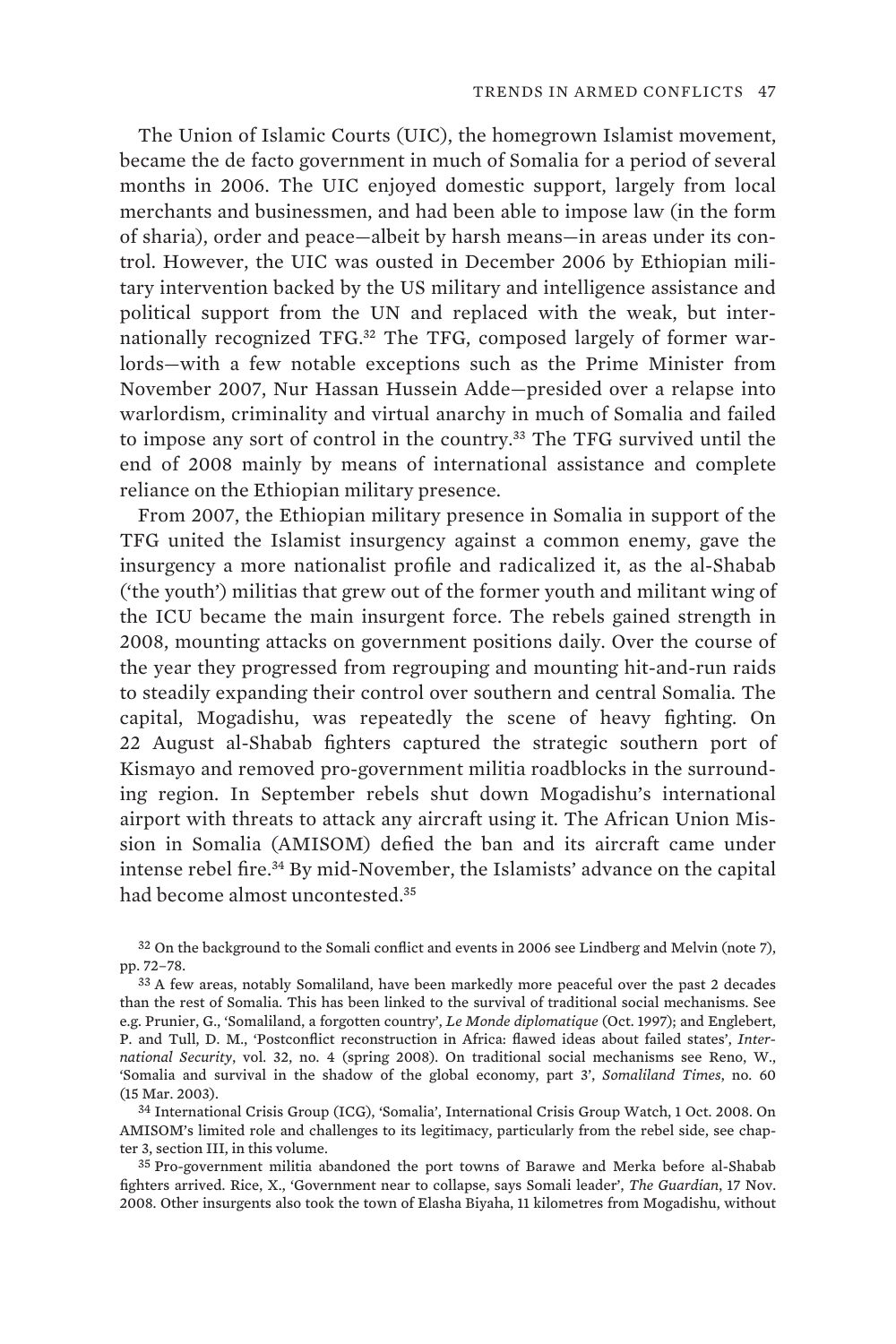With Islamist factions refusing to negotiate 'under occupation', peace talks pushed for by the UN and the TFG, particularly by Nur, had only a marginal effect on the conflict. A peace deal reached on 9 June in Djibouti between the TFG and a faction of the Eritrea-based Alliance for the Re-liberation of Somalia (ARS), headed by Sheikh Sharif Sheikh Ahmed, was rejected by an ARS faction led by the former UIC leader closer to the insurgency, Sheikh Hassan Dahir Aweys, and Somalia-based rebel forces, including al-Shabab.<sup>36</sup> Peace talks resumed in the following months, but were repeatedly denounced by rebels.<sup>37</sup> While an October deal between the TFG and the Djibouti-based ARS faction led by Sheikh Sharif included a timetable for the withdrawal of Ethiopian forces, the main driving force for the withdrawal was the military pressure placed on the Ethiopian troops by the Islamist insurgents within Somalia.<sup>38</sup>

On 14 November, with insurgents closing in on Mogadishu and the provisional capital, Baydhabo (Baidoa), the interim President, Abdullahi Yusuf Ahmad, and the Prime Minister, Nur, failed to agree on the composition of a new cabinet at negotiations in Addis Ababa. In a speech in Nairobi the following day, Yusuf admitted that 'most of the country is in the hands of the Islamists' and that government forces were under constant attack in Mogadishu and Baydhabo. He urged Somali parliamentarians to return to Baydhabo and form a new government or face chaos and defeat with 'every man for himself'.<sup>39</sup> The TFG continued to collapse and President Yusuf resigned on 29 December 2008.<sup>40</sup> Ethiopian troops completed their withdrawal from Somalia by 26 January 2009.<sup>41</sup> Al-Shabab took over Baydhabo hours later. Meanwhile, more moderate Islamist ARS members joined members of the former Somali Parliament, meeting in Djibouti, to negotiate the formation of a new national unity government. Sheikh Sharif was elected as the new president.<sup>42</sup>

The resurgence of the Islamists in Somalia further calls into question the prospects for deployment of the anticipated UN peacekeeping mission in

36 The ARS, a coalition of Somali Islamists and other opposition groups, was formed in Asmara, Eritrea, in Sep. 2007. Security Council Report, 'Somalia', *Security Council Report Monthly Forecast*, Aug. 2008, p. 10.

37 'Intra-Islamist violence reported again in Middle Shabelle', Garowe Online, 17 Nov. 2008, <http://www.garoweonline.com/>.

38 Security Council Report, 'Somalia', *Security Council Report Monthly Forecast*, Nov. 2008, p. 9.

39 'Somali leader admits to loss of power', Reuters, 17 Nov. 2008.

40 Ahmed, M., 'Somali president resigns, Islamists clash', Reuters, 29 Dec. 2008.

41 Ibrahim, M., 'Site of Somali government is put under Islamic law', *International Herald Tribune,* 27 Jan. 2009.

42 'Somalia: new President Sheikh Sharif sworn-in', Garowe Online, 31 Jan. 2009, <http://www. garoweonline.com/>.

a shot being fired. Hassan, O. H. and Houreld, K., 'Somali Islamists seize town, impose Islamic law', Associated Press, 13 Nov. 2008. Al-Shabab fighters had met more resistance a few days earlier when taking the ports of El-Dheer and Qoryoley. Hassan, O. H., 'Somali Islamic insurgents take 2 strategic towns', Associated Press, 11 Nov. 2008.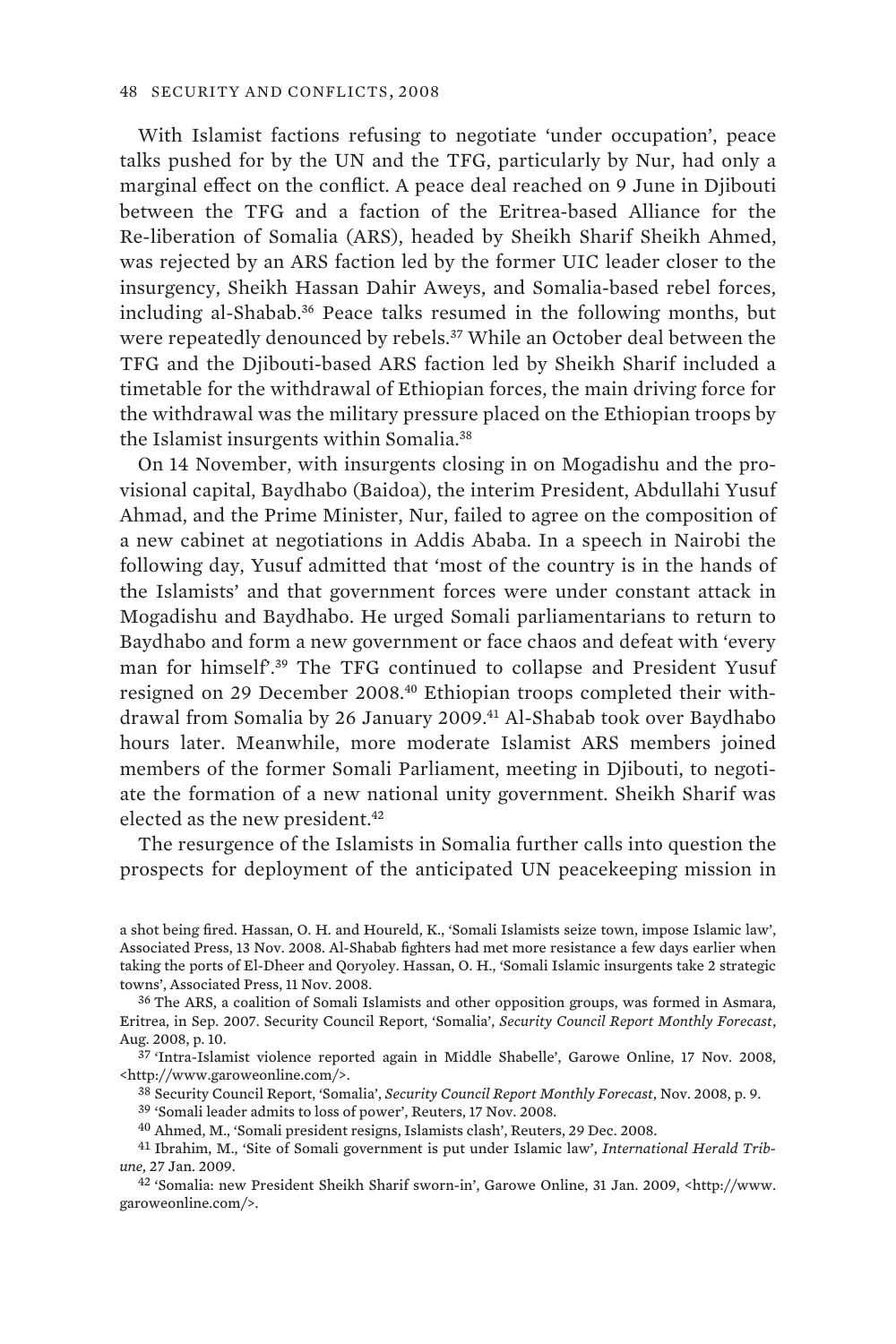Somalia. A US-sponsored UN Security Council resolution adopted in January 2009 extended AMISOM's mandate and reiterated the intent to send UN peacekeepers back to Somalia to take over from AMISOM. Nevertheless, any final decision on the UN deployment was put off to 1 June 2009.<sup>43</sup>

The Islamist rebels have moved to re-establish strict Islamic rule in areas under their control, in line with their long-term goal to turn Somalia into an Islamic state. According to an al-Shabab spokesman, Abu Mansur, the group's main tasks have been to defend the areas they control from attacks by clan militias, government troops, criminals and foreigners and to administer justice through Islamic courts.<sup>44</sup> The strict Islamist practices and the harsh means used to enforce them, especially by al-Shabab, have not been popular with much of Somalia's population, who practise local traditional forms of Islam.<sup>45</sup> Despite this, as in 2006, Islamist rule has been generally welcomed for restoring basic law and order.<sup>46</sup> The Islamists have also carefully managed the clan issue—while building alliances with clan militias and integrating some of their concerns into the Islamist agenda, the insurgency and particularly al-Shabab as its core retained its multi-clan, even supra-clan, character. Compared to 2006, the Islamist movement in Somalia overall had acquired a more radical profile in 2008, with al-Shabab firmly in control of many strategic towns and cities. At the same time, there is greater diversity among the Islamist groups. Divisions between the radicals of al-Shabab and the more moderate Islamists, some of which joined the new unity government, may further intensify in 2009.<sup>47</sup> Even some of the hard-core Islamist forces of al-Shabab may gradually disintegrate, for instance, along the clan lines.

The incidence of violence and other abuses against civilians has risen since 2007. All armed actors have used one-sided violence. Overall, violence against civilians in Somalia in 2008 was reportedly 'worse than at any time'.<sup>48</sup> Between January 2007 and September 2008, about 9500 civilians and an unknown number of combatants were killed.<sup>49</sup> In addition, violence

43 UN Security Resolution 1863, 16 Jan. 2009.

46 'Somali Islamists seize town, impose Islamic law', Associated Press, 13 Nov. 2008.

47 Gettleman, J., 'Islamist militants continue advance through Somalia', *International Herald Tribune*, 13 Nov. 2008; and 'Intra-Islamist violence reported again in Middle Shabelle' (note 37).

48 Ken Menkhaus, a Somalia expert, quoted in Kennedy, E., 'Analysis: Somalia crisis deepened by Ethiopia', Associated Press, 24 Sep. 2008.

49 Fatality data from the Mogadishu-based Elman Human Rights Organization, quoted in UN Office for the Coordination of Humanitarian Affairs, Integration Regional Information Network (IRIN), 'Somalia: violence taking heavy toll as peace talks resume', 17 Sep. 2008, <http://www.irin news.org/report.aspx?ReportID=80432>. Unusually, civilian casualty data is more easily available and more accurate in Somalia than military casualty data, as the former is mostly collected by local non-governmental organizations, while military casualty data is usually compiled by the state.

<sup>44</sup> 'Islamists to defend Lower Shabelle against "clan or govt attack" ', Garowe Online, 17 Nov. 2008, <http://www.garoweonline.com/>.

<sup>45</sup> See e.g. Bamford, D., 'Somali head admits militant gains', BBC News, 15 Nov. 2008, <http:// news.bbc.co.uk/2/7731839.stm>; Rice (note 35); and Ahmed, M., 'Bomb kills 6 in Somali town housing parliament', Reuters, 30 Sep. 2008.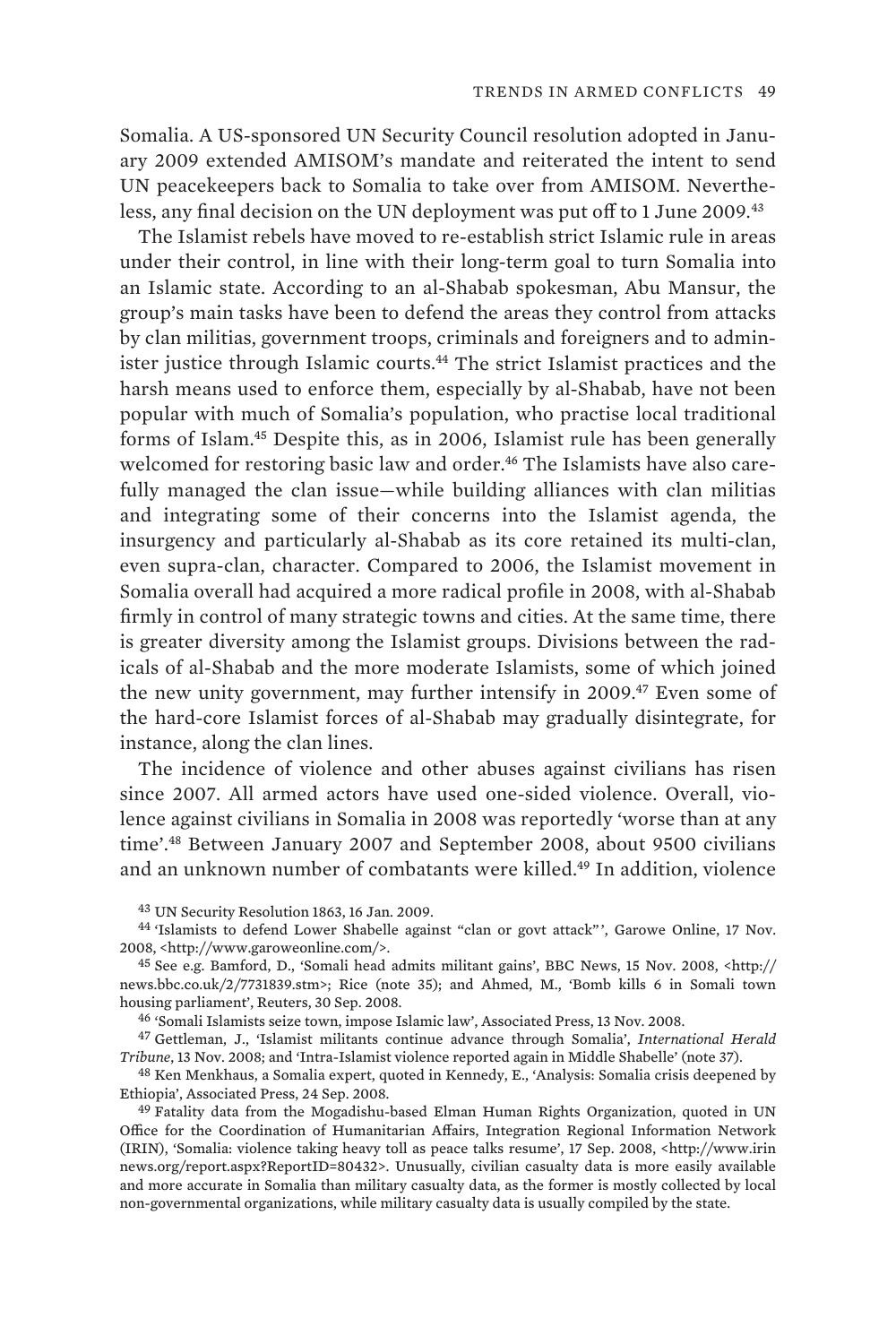against civilians has been a major source of population displacement: by the end of 2007, an estimated 600 000 people had been newly displaced within Somalia, almost all of them from Mogadishu, and the total IDP population is estimated to have reached 1.1 million in June 2008.<sup>50</sup>

The dominant form of violence against civilians in 2008 was indiscriminate attacks taking place in Mogadishu and other densely populated urban areas. Typically, these took the form of repeated massive shelling of residential or commercial areas by pro-government forces in response to insurgents firing from these areas on government, Ethiopian or AMISOM positions.<sup>51</sup>

Civilians also frequently became targets of one-sided violence, both separately from and in the context of broader military operations.<sup>52</sup> While all parties to the conflict and other armed actors perpetrated such attacks, reports by local and international non-governmental organizations (NGOs) single out the TFG and Ethiopian forces as being 'more aggressive towards civilians' and responsible for some of the worst abuses, including mass executions, usually in reprisal against insurgent activities, the use of cruel techniques such as throat slitting, and rape.<sup>53</sup> TFG forces are reportedly the most given to looting and extortion, with little to distinguish their behaviour from that of Somalia's warlords and clan militia. <sup>54</sup>

On the one hand, in areas under Islamist control in the second half of 2008 violence by armed gangs declined.<sup>55</sup> On the other hand, insurgents, especially al-Shabab, have increasingly resorted to terrorist attacks, including suicide bombings, which were rare in Somalia before 2007.<sup>56</sup> Five synchronized suicide and car bombings in Somaliland and Puntland on 29 October, targeting government, Ethiopian and UN buildings, were blamed

53 Amnesty International, *Routinely Targeted: Attacks on Civilians in Somalia* (Amnesty International: London, 6 May 2008), pp. 8–10. Ethiopian forces have used similarly harsh methods against civilians in suppressing domestic insurgents. Human Rights Watch (HRW), *Collective Punishment: War Crimes and Crimes against Humanity in the Ogaden Area of Ethiopia's Somali Region* (HRW: New York, 11 June 2008).

54 Amnesty International (note 53).

55 See e.g. 'Somali US-backed regime fears al-Shabab rule', Pan-African News Wire, 21 Dec. 2008.

56 Among the most notable attacks by Islamists in 2008 were a grenade bombing in a crowded cinema in Merka on 13 Apr., in an attempt to shut it down; the killing of 20 street sweepers, mostly women; and a roadside bomb in Mogadishu on 3 Aug. that injured 40. See also UN Office for the Coordination of Humanitarian Affairs (OCHA), Somalia: Situation Report no. 31, 8 Aug. 2008.

<sup>50</sup> Internal Displacement Monitoring Center (IDMC), *Somalia: Massive Displacement and Humanitarian Need* (IDCM: Geneva, 29 July 2008), pp. 1, 4.

<sup>51</sup> See e.g. 'Carnage in Somali market shelling', BBC News, 22 Sep. 2008, <http://news.bbc.co.uk/ 2/7628794.stm>; and Sheikh, A., 'Mortars kill 15 more in Mogadishu as 50 NGOs appeal', Reuters, 6 Oct. 2008.

<sup>52</sup> An example is the massacre at Mogadishu's Al Hidya mosque on 19 Apr. 2008, undertaken by Ethiopian forces during a counter-insurgency offensive. 'Ethiopian soldiers blamed for mosque massacre in Somalia', Garowe Online, 21 Apr. 2008, <http://www.garoweonline.com/>.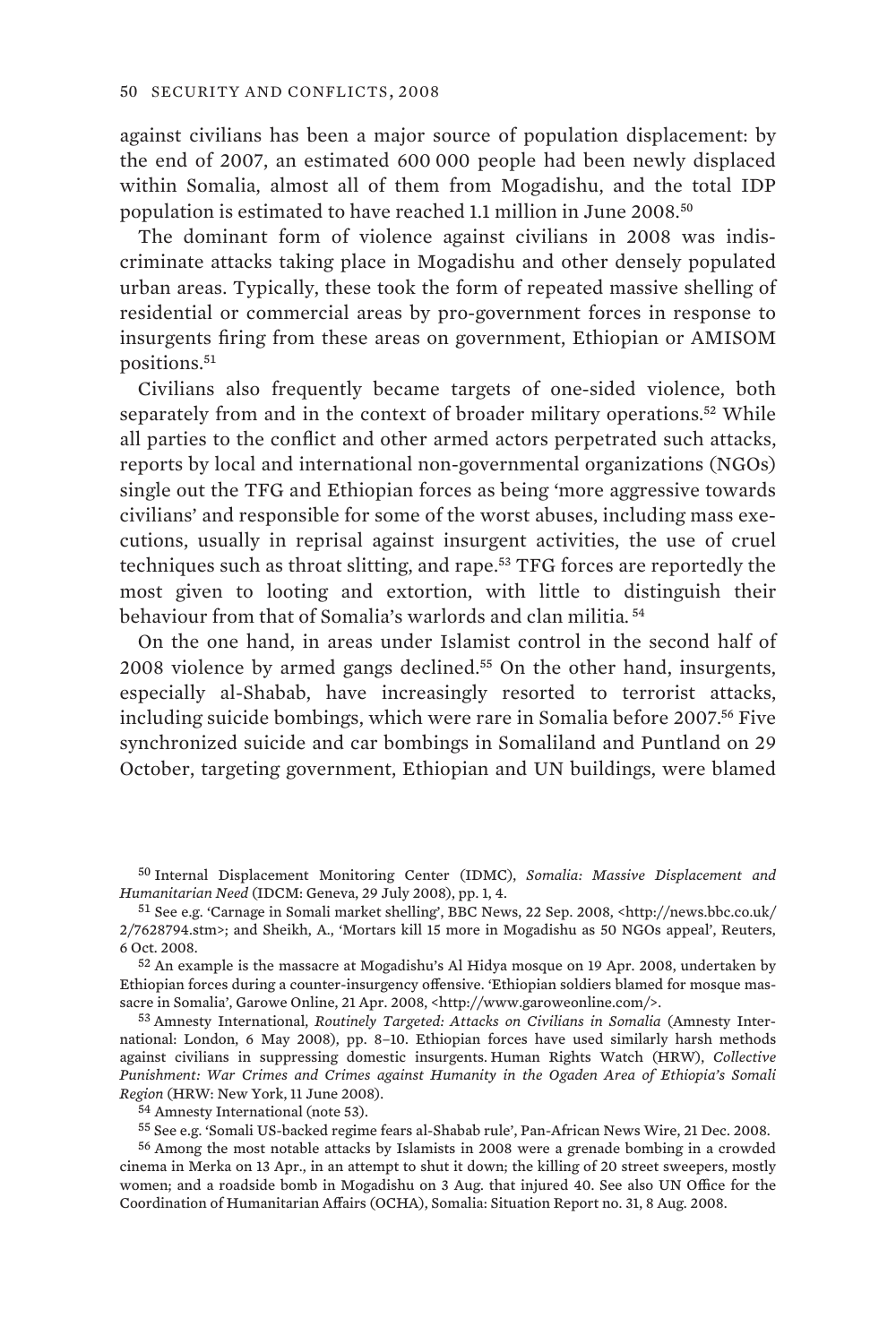on al-Shabab and were probably timed for the gathering of East African heads of state in Nairobi to discuss Somalia.<sup>57</sup>

While al-Shabab sometimes claimed responsibility for such attacks—and even expressed delight at its designation by the US Government as a 'foreign terrorist organization' in early 2008<sup>58</sup>—it also accused the TFG or TFG-affiliated warlords of staging some explosions in order to discredit the Islamists.<sup>59</sup> The USA carried out counterterrorist operations in Somalia involving air strikes and special operations targeting alleged terrorists.<sup>60</sup>

In the late summer and autumn of 2008 there was a wave of attacks on aid workers, including the killing of the head of the UN Development Programme (UNDP) office, Ali Osman Ahmed, and the kidnapping of the head of the UN High Commissioner for Refugees (UNHCR) office, Hassan Mohammed Ali, both in Mogadishu.<sup>61</sup> The targeting of the aid community led to the threatened withdrawal of international aid from Somalia, which was suffering an acute humanitarian crisis with some areas on the verge of famine.<sup>62</sup> While the TFG tended to blame these attacks on the Islamists, the latter denied responsibility and claimed to offer protection to humanitarian convoys.<sup>63</sup>

The Islamists also explicitly distanced themselves from criminal gangs and militias that 'kidnap for ransom' and were 'separate from rivals who have political objectives'.<sup>64</sup> The main responsibility for attacks on food convoys and on fleeing populations appeared to lie with freelance street gangs known as *mooryaan* (dispossessed ones).

Threats to commercial navigation posed by piracy off the coast of Somalia grabbed international attention in 2008, when the country's east coast and the Gulf of Aden were identified as the top piracy danger zone in the world.<sup>65</sup> The USA, along with several other countries, the European

60 E.g. an attack on 1 May killed one of al-Shabab's most radical leaders, Aden Hashi Ayro, who was suspected of having al-Qaeda connections.

61 By Sep., 20 local and international aid workers had been killed—over a third of all humanitarian fatalities suffered worldwide. See Menkhaus and von Hippel (note 58).

62 An estimated 3.25 million people in Somalia, or 43% of the population, needed urgent aid in Sep. 2008. Food Security Analysis Unit Somalia, 'Food, security and nutrition special brief: post *Gu* '08 analysis', 12 Sep. 2008, <http://fsausomali.org/index.php@id=24.html>.

63 Gettleman, J., 'Somali killings of aid workers imperil relief', *New York Times,* 20 July 2008; and Ahmed, M., 'Somali official says rebels killed U.N. worker', Reuters, 20 Oct. 2008.

64 Al-Shabab spokesman Sheikh Abdirahim Isse Adow, quoted in Sheikh, A., 'Somalia's Islamists deny kidnapping Western reporters', Reuters, 25 Aug. 2008.

65 In the first 9 months of 2008, 63 of the 199 piracy incidents reported around the world occurred in this area. For more data from the International Maritime Bureau Piracy Reporting Centre see 'Unprecedented rise in piratical attacks', International Chamber of Commerce (ICC) Commercial Crime Services, 24 Oct. 2008, <http://www.icc-ccs.org/index.php?option=com\_content

<sup>57</sup> Hassan, A., 'Somalia death toll rises to 30', Reuters, 30 Oct. 2008.

<sup>58</sup> US Department of State, 'Designation of al-Shabaab as a foreign terrorist organization', Public notice no. 6136, and 'Designation of al-Shabaab as a specially designated global terrorist', Public notice no. 6137, 26 Feb. 2008, *Federal Register*, vol. 73, no. 53 (18 Mar. 2008); and Menkhaus, K. and von Hippel, K., 'Republic of blowback', *International Herald Tribune* (4 Sep. 2008).

<sup>59</sup> Ahmed (note 45).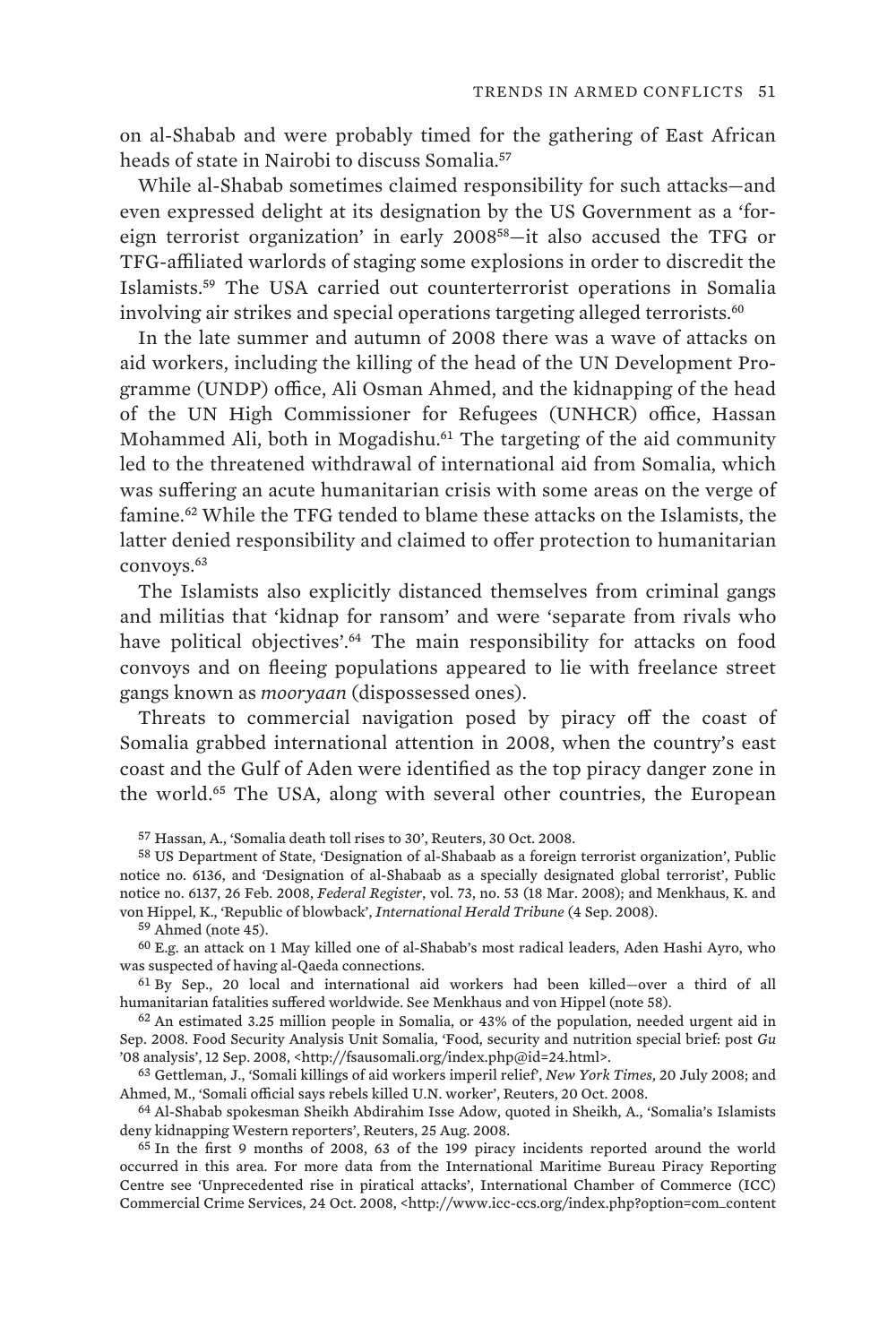Union (EU) and NATO, put considerable effort in 2008 into maintaining a safe corridor for navigation in the Gulf of Aden. Nevertheless, this piracy at sea is simply an extension of the violence, lawlessness and socio-economic deprivation in the ungoverned space on Somalia's shores. As in 2006, there are indications that Islamist rule could bring about a reduction in pirate activity.<sup>66</sup> Remarkably, neither the plight of refugees and labour migrants from Somalia and Ethiopia, hundreds of whom die while crossing the Gulf of Aden to reach Yemen, nor the lack of navy escorts for humanitarian vessels attracted as much international attention as the threat to commercial shipping.<sup>67</sup>

While Islamist rule is likely to be accompanied by a certain level of human rights abuse, especially in the name of enforcing strict Islamist order, the emergence of functional Islamist authorities is also likely to contribute significantly to curbing large-scale one-sided and criminal violence and the armed conflict. Another workable governance alternative is in place in Somaliland, which was largely spared the violence that afflicted southern and central Somalia.<sup>68</sup> In 2008 it was only in the parts of Somalia where some degree of law and order has been established that one-sided violence subsided (in areas falling under stable Islamist control) or was minimal (in Somaliland).

# IV. Sri Lanka

Much of the increase in one-sided violence in Asia in the mid-2000s took place in the context of the resurgent conflict in Sri Lanka, which escalated to become the world's most deadly armed conflict in 2008.<sup>69</sup> The intrastate conflict between the Sri Lankan Government and the Liberation Tigers of Tamil Eelam (LTTE) group, which is fighting for an independent Tamil

<sup>&</sup>amp;view=category&layout=blog&id=60>. On piracy in Somalia see Gettleman, J., 'Somalia's pirates flourish in a lawless nation', *International Herald Tribune*, 31 Oct. 2008.

<sup>66</sup> Pirate attacks radically declined in Somali during the months of UIC rule in 2006. Middleton, R., 'Piracy in Somalia: threatening global trade, feeding local wars', Briefing paper, Chatham House, Oct. 2008, p. 3. In Nov. 2008 the Islamist de facto authorities dispatched forces to the port of Haradheere in pursuit of pirates who had seized the Saudi-owned oil tanker *Sirius Star*. 'Somali fighters hunt pirate crew', AlJazeera.net, 22 Nov. 2008, <http://english.aljazeera.net/news/africa/ 2008/11/200811211217958182.html>.

<sup>67</sup> In 2008 more than 50 000 people crossed from Somalia to Yemen in smugglers boats, of whom at least 949 were reported dead or missing. The death toll was even higher in 2007, when 1400 of 29 500 making the journey died or disappeared. UN High Commissioner for Refugees, 'More than 50,000 people used smugglers to cross Gulf of Aden last year', UNHCR Briefing Notes, 9 Jan. 2009.

<sup>68</sup> Somaliland has developed a quasi-democratic regime that incorporates direct elections, a formal role for traditional clan elders and a legal system that balances tribal custom, Islamic jurisprudence and Western constitutional traditions. See also note 33.

<sup>69</sup> For data on the conflict see appendix 2A.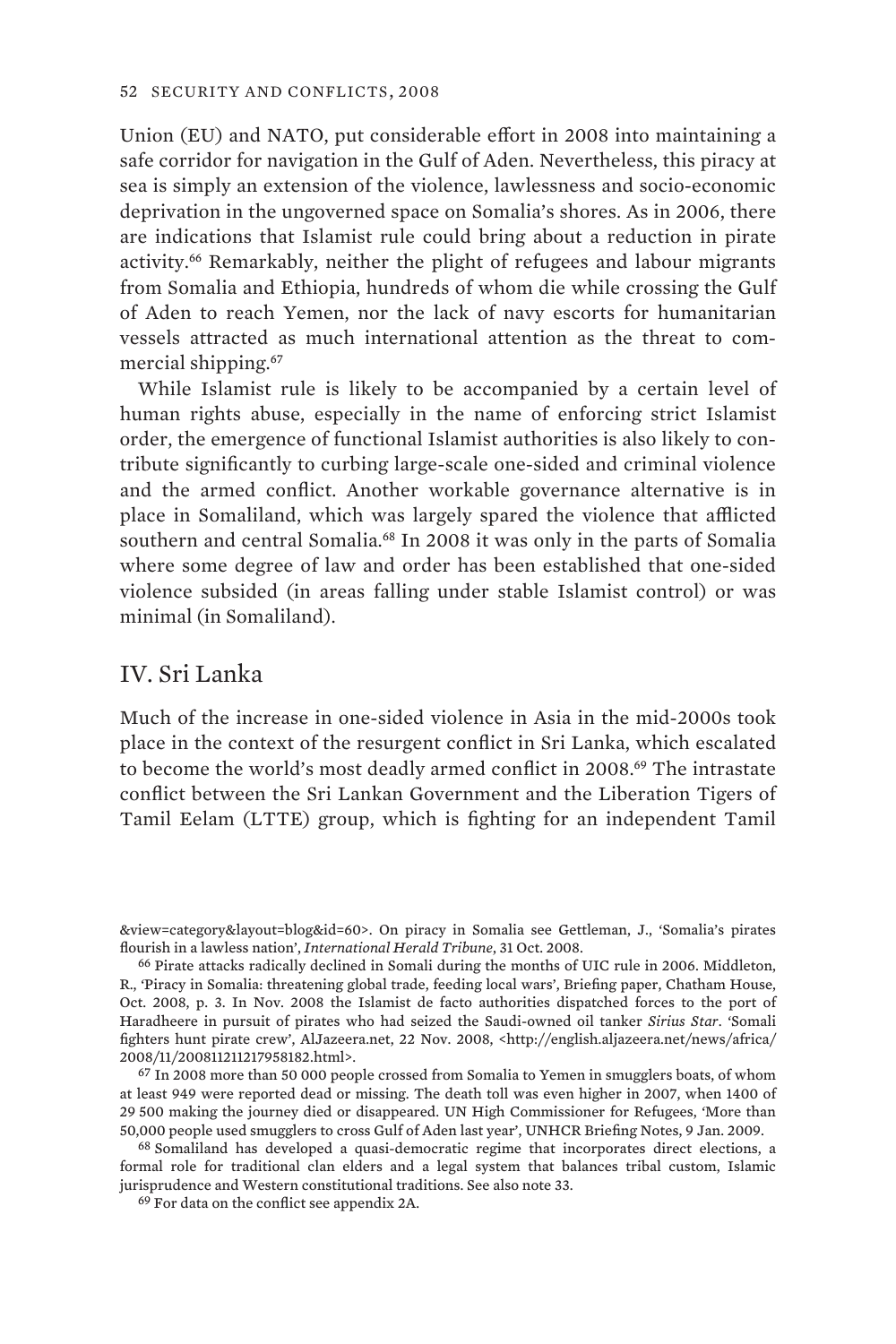state—'Tamil Eelam'—in the north and east of the country, restarted in earnest in 2006 after four years of relative calm.<sup>70</sup>

The conflict in Sri Lanka is of a traditional and relatively structured type, involving few identifiable combatants. It has so far avoided the level of fragmentation seen, for instance, in Sudan's Darfur region or in Somalia.<sup>71</sup> Since 1983 there have been about 77 000 battle-related deaths along with hundreds of civilian fatalities from one-sided violence. <sup>72</sup> The LTTE established a de facto state in northern and eastern Sri Lanka and eliminated moderate Tamil political groups.<sup>73</sup>

A February 2002 Norwegian-brokered ceasefire ushered in 20 months of relative peace. However, political settlement proved problematic. A 2003 LTTE proposal for five years of self-government in Tamil-majority areas was criticized by elements in the Sri Lankan Government as paving the way for secession. This was compounded by splits in the new national government elected in 2005 over the management of the peace process and the role of external mediators and by growing resentment on the part of the LTTE.<sup>74</sup> Ceasefire violations increased, especially from 2006. The army carried out military operations in the Northern and Eastern provinces and the LTTE attacked government forces there and carried out bombings in the south, especially in the capital, Colombo. In July 2007 government forces ousted the LTTE from the Eastern Province with the help of a breakaway LTTE faction led by Colonel Karuna.<sup>75</sup>

The government accused the LTTE of using the ceasefire to build its military strength and insisted that the group disarm before any future peace talks.<sup>76</sup> The Sri Lankan President, Mahinda Rajapaksa, announced the government's withdrawal from the ceasefire on 16 January 2008.<sup>77</sup> The Nordic-dominated Sri Lanka Monitoring Mission (SLMM) then closed.<sup>78</sup>

The first months of 2008 saw clashes between government and LTTE forces and aerial bombings of rebel positions. From July, government

70 Tamils make up 18% of the Sri Lanka's population. The country has been dominated by the majority Sinhalese ethnic group since its independence from the United Kingdom in 1948.

71 On fragmentation in conflict and the situation in Darfur see Stepanova (note 2), pp. 57–63.

72 The UCDP estimates the total number of battle-related deaths at 76 900. See appendix 2A.

73 For background see e.g. Rajasingham-Senanayake, D., 'Sri-Lanka: transformation of legitimate violence and civil–military relations', ed. M. Alagappa, *Coercion and Governance* (Stanford University Press: Stanford, CA, 2001), pp. 294–316.

74 International Crisis Group (ICG), *Sri Lanka: The Failure of the Peace Process*, Asia report no. 124 (ICG: Brussels, 28 Nov. 2006), pp. 8, 10.

75 The faction led by Colonel Karuna (*nom de guerre* of Vinayagamoorthy Muralitharan) split from the LTTE in Mar. 2004. At the end of 2007 the faction adopted the name Tamil Makkal Viduthalai Pulikal (TMVP, Tamil People's Liberation Tigers) and claimed to have transformed into a political party but still functioned as a pro-government militia.

76 On arms transfers to both sides in the conflict see chapter 7, section III, in this volume.

77 'More violence won't break Sri Lanka's recurring fever', *Boston Globe*, 17 Mar. 2008.

78 While sidelined for much of 2007, the SLMM remained one of the few groups with access to both rebel-held areas and conflict areas under government control. Associated Press, 'Rebel attack kills 26 in Sri Lanka', *International Herald Tribune*, 16 Jan. 2008.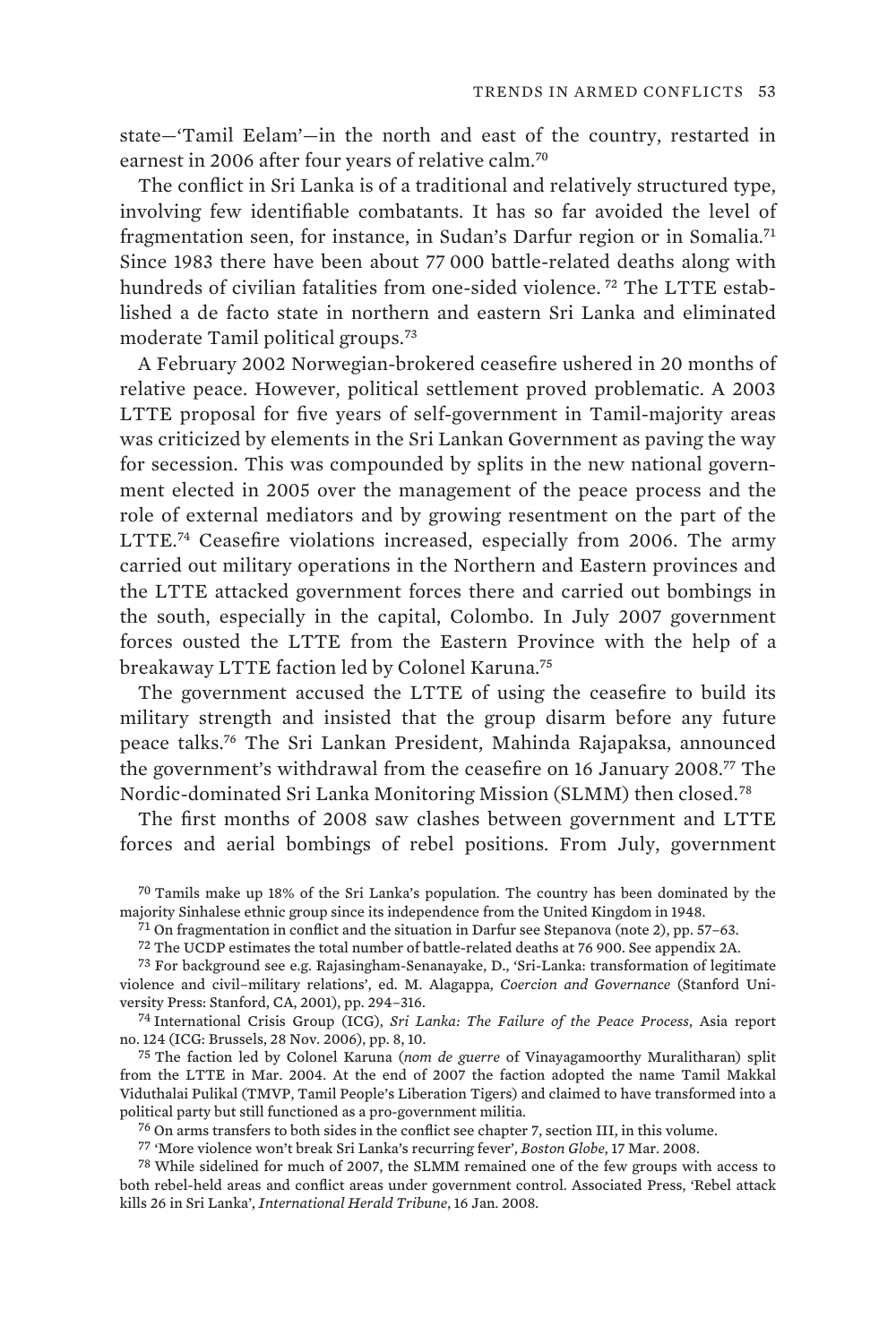forces made major strategic advances in parts of the north that remained under LTTE control, despite meeting strong resistance. Trying to fulfil a government pledge to crush the LTTE by the end of 2008, the army seized several guerrilla bases during the summer and gradually approached its major strategic and symbolic target, the LTTE headquarters and de facto capital of Kilinochchi.<sup>79</sup> Government troops continued to capture LTTE strongholds.<sup>80</sup> On 4 November the army commander, Lieutenant General Sarath Fonseka, announced that 'the military had seized 80 per cent of rebel territory'.<sup>81</sup> On 10 November the government rejected a ceasefire offer from the LTTE, repeating its requirement that the rebels must disarm before it would engage in further negotiations.<sup>82</sup> On 2 January 2009 the Sri Lankan Army took Kilinochchi for the first time in 10 years and by 25 January had taken control of the last major town held by the LTTE, the eastern port of Mullaittivu.<sup>83</sup>

Credible casualty estimates are difficult to obtain as independent observers and journalists have little or no access to the conflict areas. A compilation of military data suggests that 5823 rebels and 767 soldiers were killed in fighting between January and July 2008, but this cannot be independently verified.<sup>84</sup> Only general trends in civilian deaths can be traced from the available information: (*a*) in 2006–2008 battle deaths among combatants outnumbered total civilian deaths due to battle-related and one-sided violence; (*b*) in 2008 civilian casualties from indiscriminate and one-sided violence perpetrated by both sides increased; and (*c*) civilian fatalities from indiscriminate attacks were probably comparable with those from one-sided violence, numbering in the hundreds.<sup>85</sup>

79 Associated Press, 'Sri Lankan rebels say ready for cease-fire', *International Herald Tribune*, 9 Nov. 2008.

80 The most intensive fighting was in sea battles off the port of Nachikkudah on 17–18 Sep., a failed LTTE suicide boat attack on Sri Lankan Navy freighters off the port of Mullaittivu on 22 Oct., and the government's attempts to seize control of a key road leading to the Jaffna peninsula, which had been cut off from the rest of the country since 2006. Sirilal, R., 'Single day of fighting kills 71 in Sri Lanka', Reuters, 18 Sep. 2008; Page, J., 'Suicide boats are sunk as Tamil Tigers take war to freighters', *The Times*, 23 Oct. 2008; and 'Military bombs rebels in northern Sri Lanka', Associated Press, 8 Nov. 2008. In Sep.–Oct. the LTTE conducted air raids on a military base in Vavuniya, the Kelanitissa power station in Colombo and the Thalladi army camp in the north. 'Sri Lankan rebel air raids show war not over', Reuters, 29 Oct. 2008.

81 Wijayapala, R., 'Over 80 pc of war against LTTE complete—army chief', *Daily News* (Colombo), 4 Nov. 2008.

82 'Sri Lanka rejects ceasefire with LTTE', TamilNet, 10 Nov. 2008, <http://www.tamilnet.com/ art.html?artid=27447&catid=13>.

83 Press Trust of India, 'SL troops capture LTTE HQ Kilinochchi', *Times of India*, 2 Jan. 2009; and Patranobis, S., 'Lankan troops capture LTTE's last bastion', *Hindustan Times*, 25 Jan. 2009.

84 'Sri Lanka fighting kills 56, rebel base captured', Reuters, 17 Aug. 2008. Fonseka referred to '12 000 of their [rebel] cadres . . . killed during the past two and a half years'. Quoted in Wijayapala (note 81). This conflicts with the widely quoted estimate of an overall military and civilian death toll of 5000 between 2006 and Jan. 2008. See e.g. Associated Press (note 78); and Associated Press, 'Sri Lankan minister among 12 killed in bombing', *International Herald Tribune*, 6 Apr. 2008.

85 See also International Crisis Group (ICG), *Sri Lanka's Return to War: Limiting the Damage*, Asia report no. 146 (ICG: Brussels, 20 Feb. 2008), p. 9.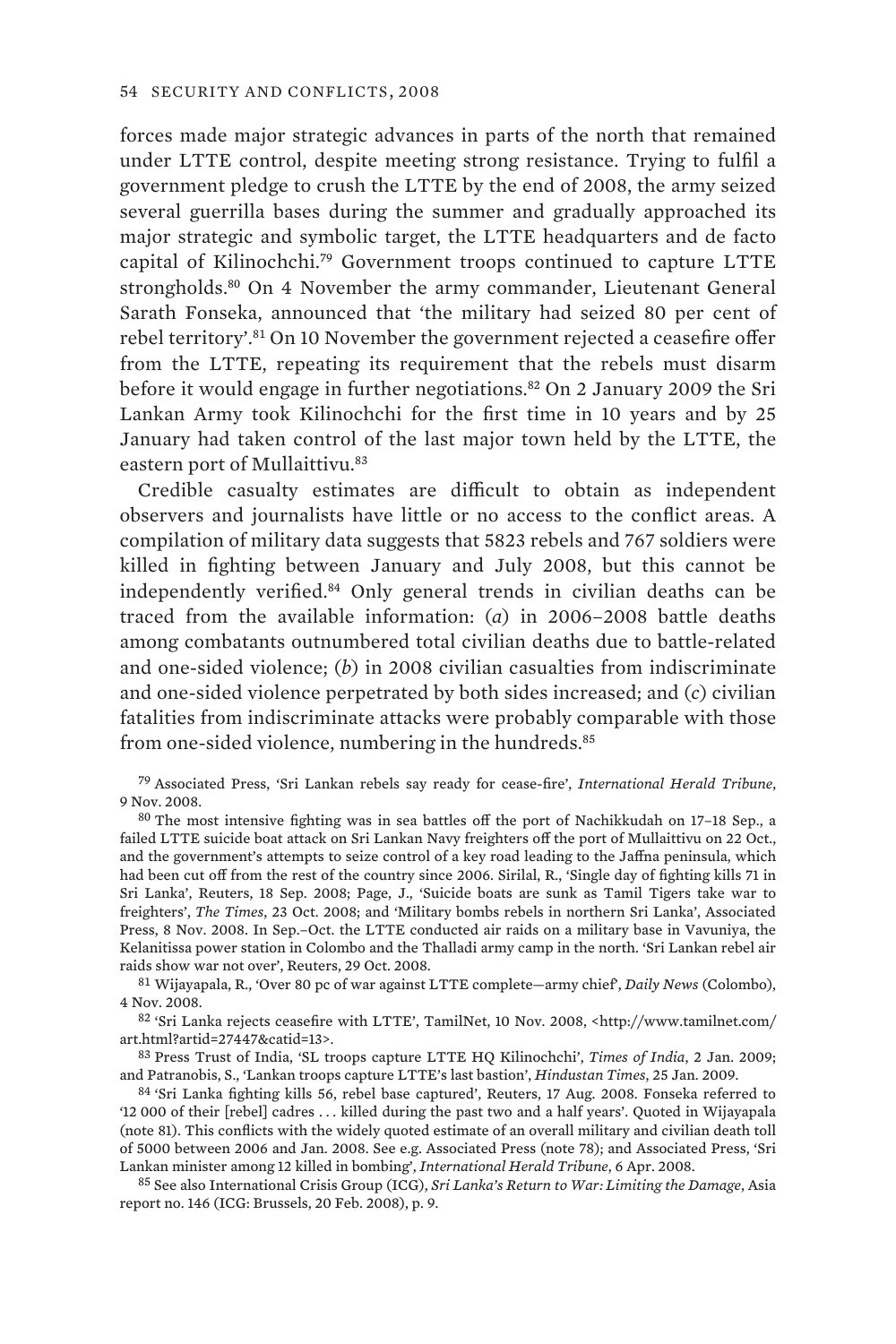The already poor humanitarian situation, especially in the LTTEcontrolled parts of the north, deteriorated further in 2008. This was largely due to people fleeing the intensified fighting in Jaffna, Mullaitivu, Kilinochchi and other areas, which involved the use of heavy artillery by both sides and aerial bombings by government forces.<sup>86</sup> The number of IDPs had risen to 230 000 by October.<sup>87</sup> The situation was aggravated by the LTTE ordering civilians to stay and resist the advancing army and by the fact that most aid agencies, including the UN, were ordered by the government to pull out of rebel-held territory by mid-September due to security concerns.<sup>88</sup> The first major aid convoy after that, sent on 2 October by the World Food Programme (WFP) and government aid agents under the UN flag to IDPs in the LTTE-held territory east of Kilinochchi, was reduced to 51 trucks after explosives and contraband were found in nine vehicles.<sup>89</sup> Security forces carried out intensive screening of Tamil civilians, especially IDPs, along with operations to 'weed out' the last suspected LTTE remnants in areas reclaimed from the rebels.<sup>90</sup>

While government forces were responsible for most of the indiscriminate shelling of civilian areas in the north, the LTTE frequently used civilian communities as human shields and was responsible for most of the largescale incidents of one-sided violence, such as terrorist attacks.<sup>91</sup> The LTTE usually claims responsibility for operations against military targets but not for terrorist attacks. The group is on the EU, Indian and US terrorist lists and has long been known for its highly professional and institutionalized suicide bombings.<sup>92</sup> In 2008, terrorist attacks, especially on public trans-

86 'Sri Lanka's forgotten conflict', *Boston Globe*, 17 July 2008; and Bryson Hull, C., 'Sri Lanka says Tiger suicide boats attack aid ships', Reuters, 22 Oct. 2008.

87 Integrated Regional Information Network (IRIN), 'Sri Lanka: ICRC to distribute Indian aid to Vanni IDPs', 18 Nov. 2008, <http://www.irinnews.org/report.aspx?ReportID=81525>.

88 Sirilal, R., 'Sri Lanka orders aid workers out of war zone', Reuters, 8 Sep. 2008.

89 Integrated Regional Information Network (IRIN), 'Sri Lanka: supply convoy reaches Tiger areas', 3 Oct. 2008, <http://www.irinnews.org/Report.aspx?ReportId=80724>. It was followed by several WFP convoys and distribution of aid to IDPs in northern and central Sri Lanka by the International Committee of the Red Cross (ICRC), the only aid agency with a permanent presence in the area after Sep. 2008. Integrated Regional Information Network (note 87).

<sup>90</sup> In Vavuniya district, the government set up strictly policed 'reception centres' where the movements of the civilian inmates were restricted. Chaulia, S., 'Civilians caught in Sri Lanka's "clean war" ', *Asia Times*, 11 Sep. 2008.

91 Amnesty International, 'Sri Lanka: mounting civilian casualties as conflict persists', Public statement, 9 Apr. 2008, <http://www.amnesty.org/en/library/info/ASA37/017/2008/en>. Earlier, the LTTE political leader, Suppayya Paramu Thamilchelvam, justified attacks on political targets by insisting that 'the separation of the political and the military makes sense in the Western context, but not in Sri Lanka'. Waldman, A., 'Masters of suicide bombing: Tamil guerrillas of Sri Lanka', *New York Times*, 14 Jan. 2003.

92 Council of the European Union, Council Common Position 2009/67/CFSP of 26 January 2009, *Official Journal of the European Communities*, L23, 27 Jan. 2009; Indian Ministry of Home Affairs, 'List of organisations decared as terrorist organisations under the Unlawful Activities (Prevention) Act, 1967', 5 May 2008, <http://www.mha.nic.in/uniquepage.asp?Id\_Pk=292>; and US Department of State, 'Foreign Terrorist Organizations', Fact sheet, 8 Apr. 2008, <http://www.state.gov/s/ct/rls/ fs/08/103392.htm>. The LTTE was blamed for over 240 suicide attacks between 1983 and 2003 that,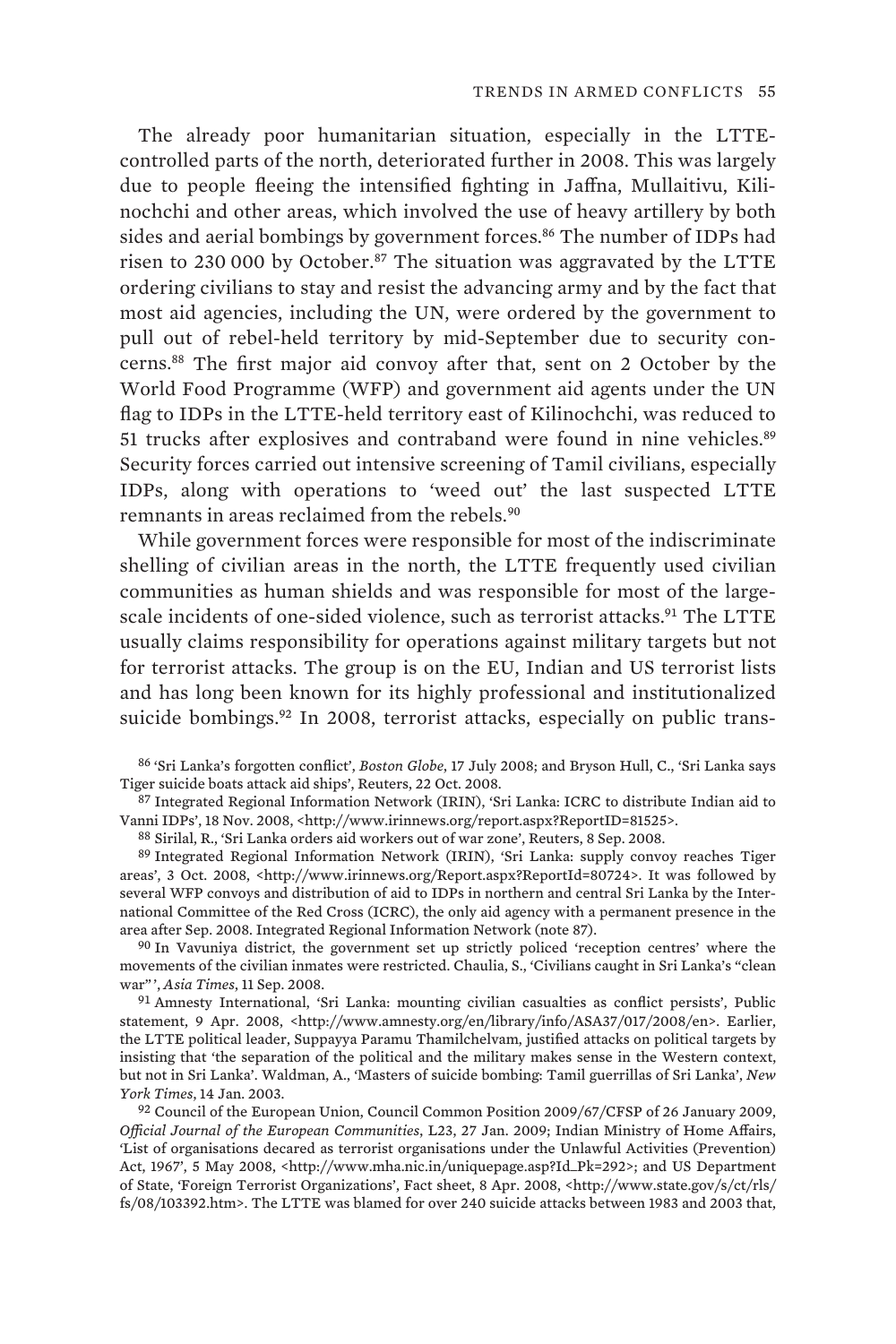port, increased. In January and February more than 180 civilians were killed and 270 injured in attacks on buses, railway stations and individuals, followed by a number of destabilizing terrorist attacks throughout the year.<sup>93</sup> It is likely that, as government forces make further advances, the LTTE will increasingly resort to terrorist tactics in the capital and other parts of southern Sri Lanka, and that these will stimulate police reprisals against local Tamils, who make up a third of Colombo's population.

Extrajudicial killings and forced disappearances are second to terrorist attacks as the most common form of one-sided violence in Sri Lanka and are carried out by all armed actors. The UN Working Group on Enforced and Involuntary Disappearances recorded more new disappearances in Sri Lanka in 2006–2007 than in any other country.<sup>94</sup> As a result of the government's poor record on this and other human rights counts, Sri Lanka lost its seat in the UN Human Rights Council in May 2008.<sup>95</sup>

Low-intensity violence and other violations against civilians in the Trincomalee, Batticaloa and Amparai districts of the Eastern Province increased after these areas had been cleared by the army and the progovernment Tamil Makkal Viduthalai Pulikal (TMVP).96 Killings, abductions, abuse and forcible recruitment of civilians, including children, by the TMVP reportedly continued with impunity in the Eastern Province and gained a new dimension—increasing sexual violence against Tamil women—after a coalition of the TMVP and Sri Lanka's ruling party, the United People's Freedom Alliance, claimed victory in provincial elections there<sup>97</sup>

among others, killed a Sri Lankan president, wounded another and killed a former Indian prime minister. Associated Press (note 84).

93 Associated Press, 'Sri Lanka insists rebels disarm before further peace talks', *International Herald Tribune*, 3 Jan. 2008; Associated Press (note 78); 'Suicide attack kills 11 in Sri Lankan capital', Associated Press, 3 Feb. 2008; 'Sri Lanka: civilians bear the brunt of surge in violence,' Reuters AlertNet, 8 Feb. 2008; and International Committee of the Red Cross, 'Sri Lanka: civilian casualties reaching appalling levels', News release, 13 Feb. 2008, <http://www.icrc.org/Web/Eng/siteeng0. nsf/html/sri-lanka-news-130208>. The most destabilizing terrorist attacks in the following months included a suicide bomb at the marathon opening ceremony in Weliweriya on 6 Apr., which killed a minister and 11 others and injured 90 people; twin bus bombings in Kandy and Colombo, killing 20 and injuring 100, on 6 June; an explosion injuring 45 in Colombo's busy market area, on 30 August; and a suicide blast on 8 Oct. at an office of the opposition United National Party in Anuradhapura, which killed a popular politician, Janaka Perera, and 27 others and wounded 80. Sirilal, R., 'Bomb blast wounds 45 in Sri Lankan capital', Reuters, 20 Aug. 2008; and Sirilal, R., 'Sri Lanka suicide bomb kills 26 including politician', Reuters, 6 Oct. 2008. Perera had been threatened by both the LTTE and the pro-government TMVP.

94 Human Rights Watch (HRW), *Recurring Nightmare: State Responsibility for 'Disappearances' and Abductions in Sri Lanka* (HRW: New York, 5 Mar. 2008).

95 For a critique of the related UN vote see Seneviratne, M., 'Is there intelligent and meaningful life outside the UN Rights Council?', LakbimaNews, 26 May 2008, <http://www.lakbimanews.lk/ special/spe2.htm>.

96 On the TMVP see note 75.

97 'Sri Lankan president says election victory is a mandate for war against rebels', Associated Press, 11 May 2008. The opposition parties and independent monitors strongly criticized the provincial elections as marred by violence, accusing the TMVP of threatening voters.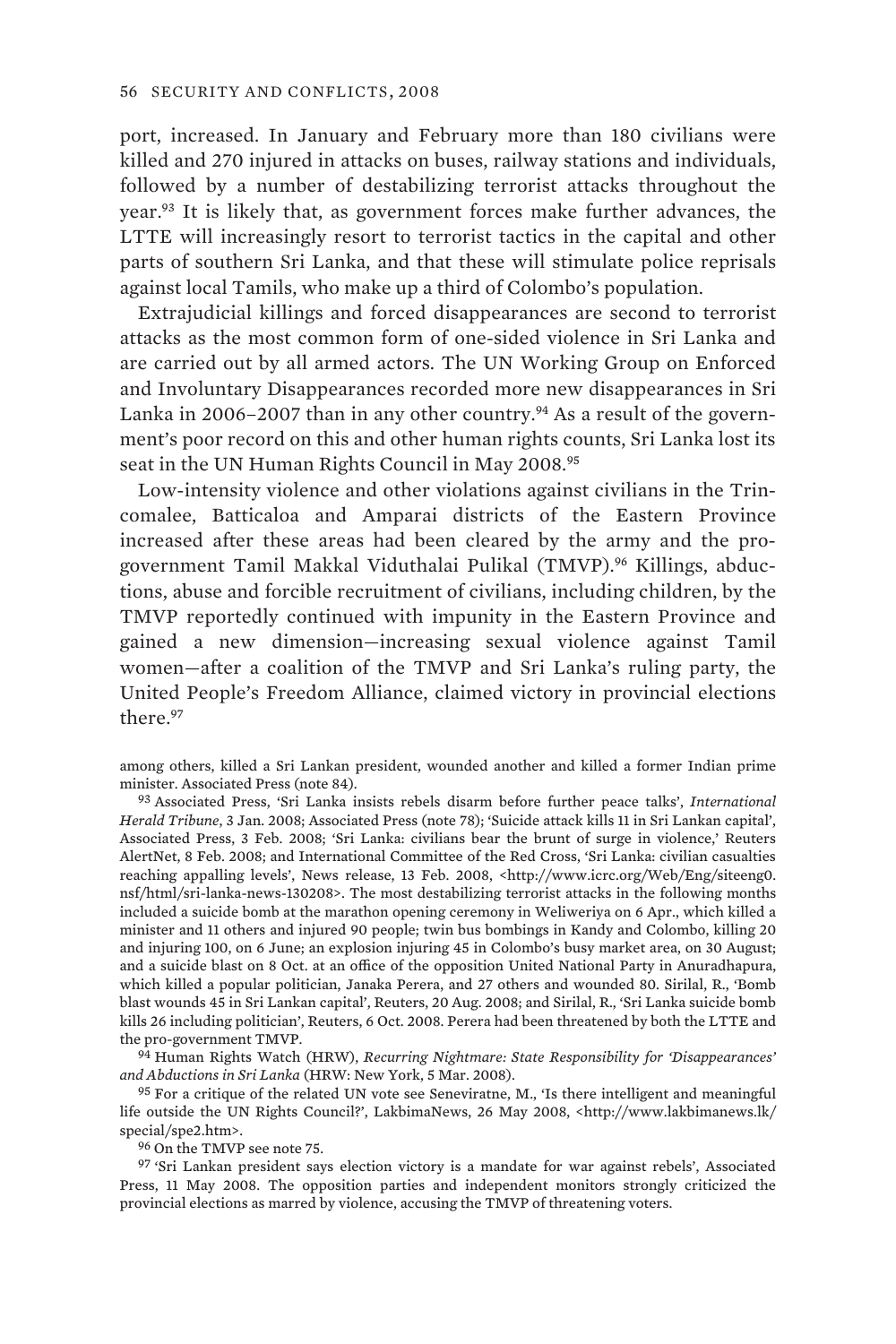Another armed anti-rebel group, the radical Sinhalese Mahasohon Balakaya ('ghost force')—threatened to kill lawyers defending Tamils facing charges of terrorism.<sup>98</sup>

The relatively structured character of the Sri Lankan conflict, being between a functional nationalist government and a determined insurgency, set limits for the role of external actors in 2008. The end of direct military assistance to Sri Lanka by India, the USA and some other countries in response to the government's withdrawal from the 2002 ceasefire had a minimal effect on government policy but prompted it to seek even closer cooperation with countries such as China and Pakistan.

India, where most of the world's 77 million Tamils live, has long insisted on a political solution to the Sri Lanka conflict. Nevertheless, in 2008 the Sri Lankan Government said that any political solution was conditional on it recapturing LTTE-held territory.<sup>99</sup> A threat by a key government ally in the Indian state of Tamil Nadu, Dravida Munnetra Kazhagam (DMK), to withdraw from the coalition government of Manmohan Singh in October 2008 in protest over the escalating violence in Sri Lanka, pushed the government to appeal to Sri Lanka for a ceasefire and 'real devolution of power' to Tamils in areas cleared of the LTTE.<sup>100</sup> However, India's role in the management of the Sri Lanka conflict has been constrained by concern that intrusive pressure on its neighbour on issues related to the conduct of the armed conflict and human rights would drive it closer to China.<sup>101</sup>

# V. South Ossetia (Georgia)

The five-day armed conflict in and around the breakaway region of South Ossetia on 8–12 August 2008 and the parallel military developments in and around Abkhazia involved the same incompatibility—separatist claims to the territories—that were contested militarily in the early 1990s.<sup>102</sup> In terms of intensity, the new fighting in August 2008 and the 1991–92 conflict in South Ossetia remained at the level of a minor conflict, as defined by the UCDP.103 Despite characterizations of the conflict, particularly in the West-

98 Bryson Hull (note 86).

99 Bryson Hull (note 86).

100 The threat of resignation was dropped on 26 Oct. Murari, S., 'Indian government ally drops Sri Lanka resignation threat', Reuters, 26 Oct. 2008.

101 Sengupta, S., 'Take aid from China and take a pass on human rights', *International Herald Tribune*, 9 Mar. 2008.

102 Georgia revoked South Ossetia's autonomous status within Georgia in Dec. 1990, 3 months after South Ossetian authorities declared sovereignty. The 18 months of fighting that followed the revocation resulted in multiple fatalities on both sides. In June 1992 a ceasefire was brokered by Russia, resulting in the deployment of a joint Russian–Georgian–Ossetian peacekeeping force. On the South Ossetia Joint Peacekeeping Forces see chapter 3, section II, and appendix 3A in this volume.

103 In contrast, Abkhazia saw little fighting in 2008 but was the site of a major armed conflict in 1993–94. On the UCDP definitions see appendix 2A.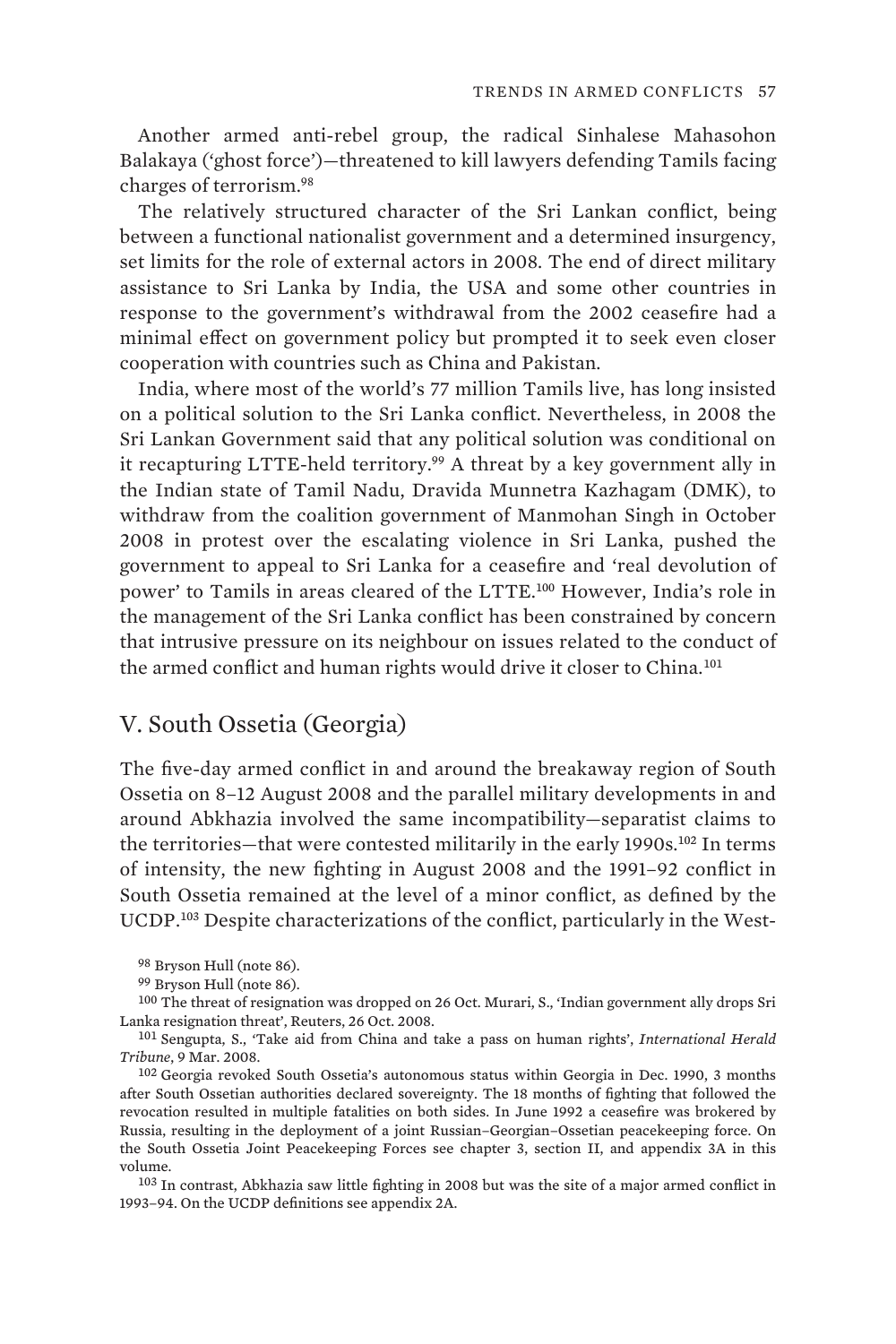ern media, as an interstate conflict between Georgia and Russia, the 2008 Russian intervention in support of South Ossetia against Georgia's central government is categorized by the UCDP as an 'intrastate conflict with foreign military involvement'.<sup>104</sup>

The start of the 2008 armed conflict followed months of escalating tensions between Georgia and Abkhazia earlier in the year and between Georgia and South Ossetia from June.<sup>105</sup> The ethnically mixed character of the area around the South Ossetian capital of Tskhinvali may partly explain the pattern of frequent shootings and exchanges of fire between Georgian and South Ossetian forces there.<sup>106</sup>

On 7 August Georgia started major shelling of Tskhinvali and the Ossetian village of Khetagurovo, allegedly in response to firing on the Georgian villages of Avnevi and Nuli. The Georgian Army entered South Ossetia late that night. Russia officially announced its decision to intervene on 8 August. On 10 August Georgian forces withdrew from Tskhinvali and the rest of South Ossetia under heavy pressure from Russian air strikes and ground forces. Russian forces continued their advance into Georgia proper on 11–12 August. They occupied the town of Gori, near the border of South Ossetia, along with key locations in Georgia along the border of Abkhazia and bombed targets within Georgia proper on 8–12 August.

On 12 August, a six-point ceasefire agreement was brokered by French President Nicolas Sarkozy. Russia withdrew its forces from Georgia proper by 10 October, as further agreed on 8 September. In parallel, 200 EU observers were deployed to 'buffer zones' near Abkhazia and South Ossetia by 1 October.<sup>107</sup> Russia recognized the independence of South Ossetia and Abkhazia on 26 August.

The five-day conflict and its aftermath involved both indiscriminate attacks resulting in civilian casualties and some incidents suggesting that civilians were targeted directly and intentionally. The indiscriminate attacks were mainly carried out by Georgian and Russian government forces. According to Amnesty International, the bulk of the indiscriminate

104 A similar category was applied by the UCDP to the 1999 NATO intervention against Yugoslavia in support of the Kosovo Albanians.

<sup>107</sup> On the agreements see chapter 3, section II, in this volume. The 6–18-km-wide 'buffer zones' were temporarily established and maintained by Russian forces, in undisputed Georgian territory around Abkhazia and South Ossetia, until the end of Sep. 2008.

<sup>105</sup> See e.g. 'The chronicle of a Caucasian tragedy', *Der Spiegel*, 25 Aug. 2008.

<sup>106</sup> In the first days of Aug., South Ossetia started evacuation of civilians from Tshinvali and other areas to North Ossetia (Russia), and up to 2500 people were able to leave before the start of the major fighting. For conflicting accounts of the events leading up to the Aug. conflict see e.g. Georgian Ministry of Foreign Affairs, 'Timeline of Russian aggression in Georgia', 25 Aug. 2008, <http://www. mfa.gov.ge/index.php?lang\_id=ENG&sec\_id=461&info\_id=7664>; and [The Chronicle of Georgia– Ossetia conflict: a review], RIA-Novosti, 8 Aug. 2008 <http://www.rian.ru/osetia\_spravki/200808 08/150186831.html>. Tskhinvali borders on several ethnic Georgian villages to the north and east (some still under Georgian administration before Aug.), which cut the city off from much of the rest of South Ossetia while themselves being cut off from Georgia by Tskhinvali.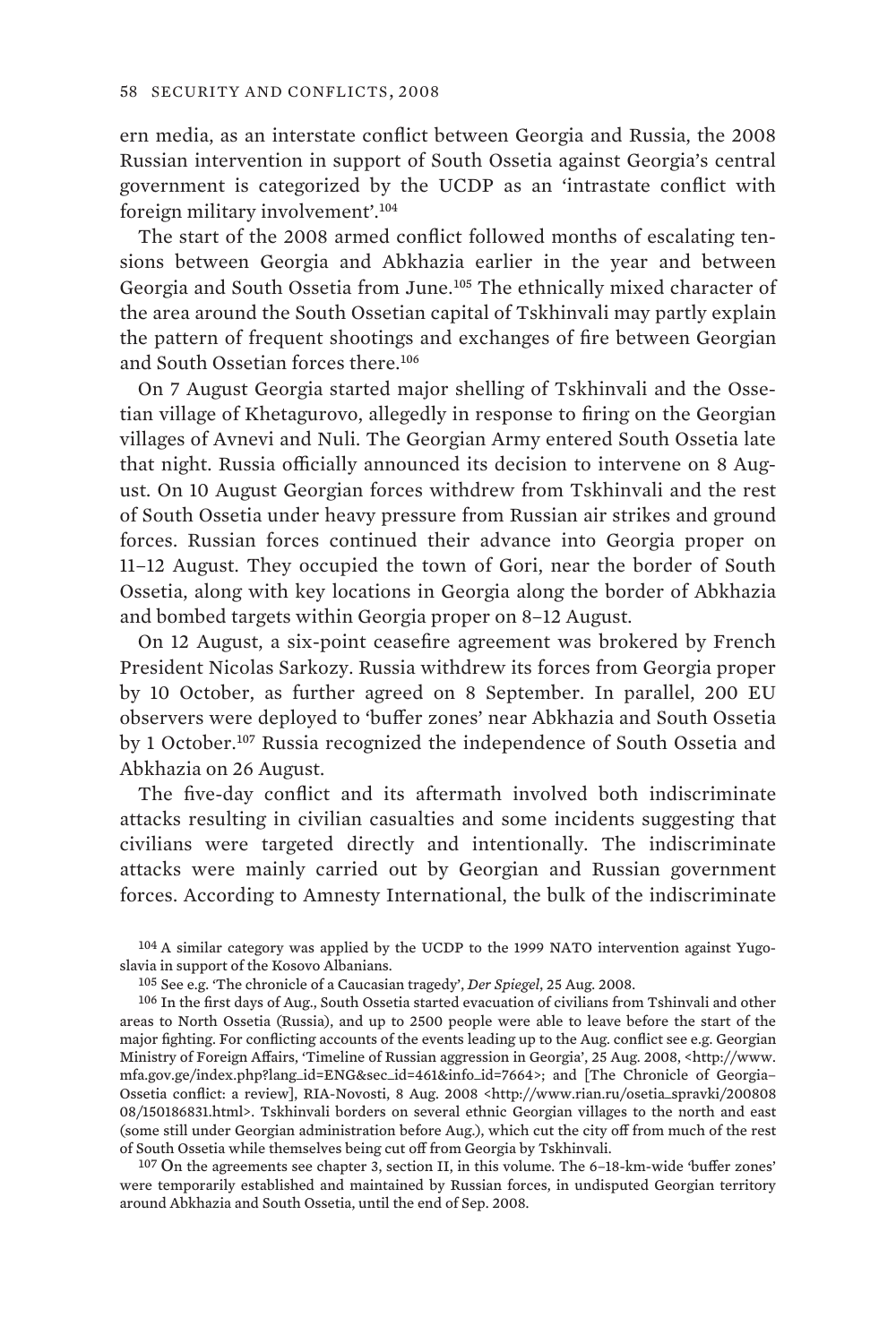damage in Tskhinvali occurred during the initial shelling of the city by Georgian forces on 7–8 August, which included the use of BM-21 (Grad) multiple rocket launchers. Grads were also used against the Ossetian village of Khetagurovo.<sup>108</sup> Analysis of satellite imagery from the period confirms that concentrated damage to Tskhinvali and lesser damage to outlying areas had occurred by 10 August.<sup>109</sup> Some firing and shelling in Tskhinvali was also believed to have been directed into cellars, where civilians commonly took refuge, and thus may have amounted to acts of onesided violence.<sup>110</sup>

The Russian bombing took the form of isolated attacks on a range of targets dispersed over a wide area over the period 8–12 August. While most bombings targeted Georgian military positions, some hit streets or isolated houses in towns and villages.<sup>111</sup> These indiscriminate attacks included the bombing of the main square and market in Gori, on 12 August, and attacks on the port of Poti and the Metekhi–Grakali bridge, both strategic military targets inside Georgia proper and key nodes of civilian infrastructure.<sup>112</sup> Human rights groups also accused both the Russian and Georgian sides of using cluster munitions.<sup>113</sup>

Most incidents of probable one-sided violence were attributed by human rights groups to 'militias' and 'irregulars' 'associated with the South Ossetian side'. They took place in Georgian villages in South Ossetia—mainly those that had been under Georgian administration before August 2008 and in the 'buffer zone' between South Ossetia and Gori in the two weeks following the major hostilities. While the prevalent types of abuse were looting and arson in largely abandoned settlements, unlawful killings, beatings and threats were recorded.114 In contrast, Georgian-populated settle-

109 American Association for the Advancement of Science (AAAS), Science and Human Rights Program, Geospatial Technology and Human Rights Project, *High-Resolution Satellite Imagery and the Conflict in South Ossetia*, Summary Report (AAAS: New York, 9 Oct. 2008). UN Institute for Training and Research Operational Satellite Applications Programme (UNOSAT) images also indicate a high concentration of damage to buildings in clearly defined residential areas in Tskhinvali. UNOSAT, 'Satellite damage assessment for Tskhinvali, South Ossetia, Georgia', 22 Aug. 2008, <http://unosat.web.cern.ch/unosat/asp/prod\_free.asp?id=101>.

110 Human Rights Watch, 'Russia/Georgia: investigate civilian deaths', News release, 12 Aug. 2008, <http://www.hrw.org/en/news/2008/08/12/russiageorgia-investigate-civilian-deaths>.

111 Amnesty International (note 108).

112 'Dutch journalists killed in the Russian bombing of Gori', Associated Press, 12 Aug. 2008; and Amnesty International (note 108), p. 29.

113 For more detail on these accusations see chapter 11 in this volume.

114 Human Rights Watch, 'Russia/Georgia: militias attacks civilians in Gori region', News release, 15 Aug. 2008; and Amnesty International (note 108), pp. 34–44. Analysis of satellite images indicates broader destruction in the villages surrounding Tskhinvali between 10 and 19 Aug. See American Association for the Advancement of Science (note 109), p. 28.

<sup>108</sup> The type of munitions used, the scattered destruction in densely populated areas and eyewitness reports 'strongly suggest that Georgian forces committed indiscriminate attacks in its assault on Tskhinvali on the night of 7 August'. Amnesty International, *Civilians on the Line of Fire: The Georgia-Russia Conflict* (Amnesty International: London, Nov. 2008), pp. 24, 27.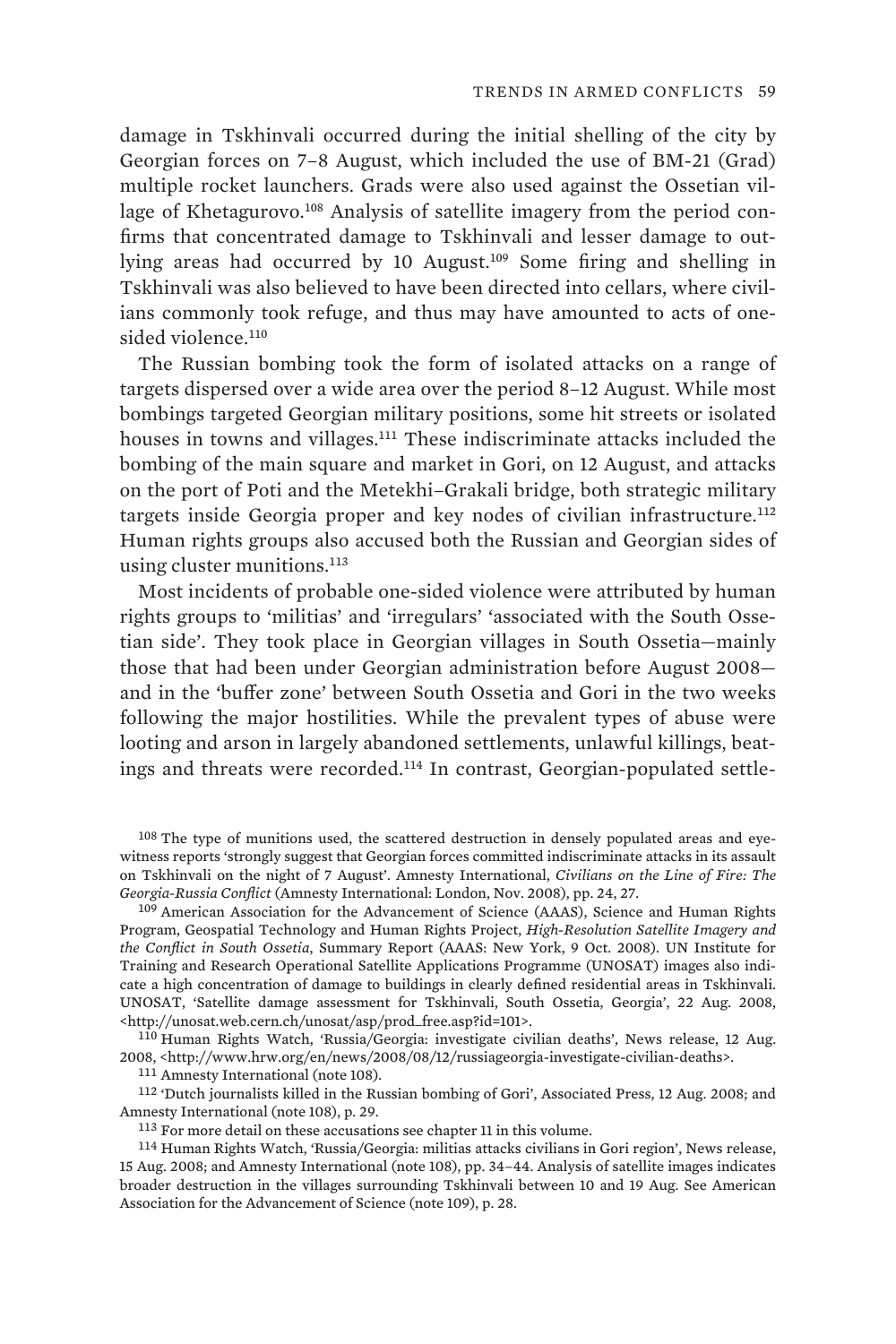ments under South Ossetian administrative control were not reported to have suffered extensive damage.<sup>115</sup>

While the data on civilian casualties may be incomplete, fatalities seem to have numbered in the low hundreds on both sides.<sup>116</sup> Victims of one-sided violence appear to have been significantly outnumbered by victims of indiscriminate attacks perpetrated by government forces.

Overall, 192 000 people were displaced by the conflict: 127 000 within Georgia proper, 30 000 within South Ossetia and 35 000 who fled from South Ossetia into the neighbouring Russian republic of North Ossetia.<sup>117</sup> While in absolute terms more people were displaced within Georgia proper, this 'new' displacement affected only 2.7 per cent of the population.<sup>118</sup> In contrast, over 90 per cent of the population of South Ossetia (65 000 out of 70 000 people), most of them ethnic Ossetians, were displaced.<sup>119</sup>

The humanitarian emergency was over in South and North Ossetia by early September and in Georgia, according to the UNHCR, by 18 September.<sup>120</sup> Nevertheless, the high level of civilian displacement in South Ossetia and adjacent areas in August 2008 makes it comparable to—and, in terms of the share of the total population, probably even worse than—the displacement crisis in Kosovo in 1999.<sup>121</sup>

116 According to Russian sources, the number of documented civilian fatalities among South Ossetians was 162 while the number of injured in South Ossetia may have exceeded 5000 (in addition to 47 Russian soldiers, including 10 peacekeepers, killed, and 157 Russian soldiers injured). Aleksandr Bastrykin, Head of the Investigative Committee of the Russian Chief Prosecutor's Office, quoted in ['SKP RF has published new information on genocide in South Ossetia'], RIA-Novosti, 23 Dec. 2008, <http://rian.ru/osetia\_news/20081223/157916348.html>. In Sep. 2008 the Georgian Government recorded 188 civilian fatalities, 168 military and 16 police fatalities on the Georgian side. Georgian Ministry of Defence, 'The number of casualties reported', Press release, 15 Sep. 2008, <http://www.mod.gov.ge/?l=E&m=11&sm=3&st=110&id=1057>. The statistics for civilian fatalities on both sides can be expected to change slightly as some deaths may have gone unreported at the time.

117 The displacement statistics in this paragraph are taken from UN High Commissioner for Refugees, 'Revised figures push number of Georgia displaced up to 192 000', 12 Sep. 2008, <http://www.

unhcr.org/georgia.html?page=news>.

118 In some locations, such as Gori, up to 80% of residents may have been temporarily displaced.

119 The 1989 Soviet census recorded South Ossetia's population as 99 000. The drop to 70 000, as reported by the South Ossetian authorities, was due to population displacements related to the 1991– 92 conflict and possible undercounting of ethnic Georgians in areas of South Ossetia that were under Georgian control prior to Aug. 2008. It is safe to assume that the actual level of displacement from South Ossetia in Aug. 2008 was even higher, perhaps reaching 95–98%, as the quoted figures do not include ethnic Georgian IDPs. This extremely large scale of displacement in South Ossetia may suggest both the high level of anticipation of the armed conflict in South Ossetia and the possibility that Georgia's military operation in and around Tskhinvali was intended to cause a mass flight of Ossetians into North Ossetia.

120 UNHCR, 'Emergency operation in Georgia', 19 Sep. 2008, <http://www.unhcr.org/georgia. html>.

121 See Stepanova, E., 'South Ossetia and Abkhazia: placing the conflict in context', SIPRI Policy Brief, Nov. 2008, <http://books.sipri.org/product\_info?c\_product\_id=368>.

<sup>115</sup> Amnesty International (note 108), p. 39,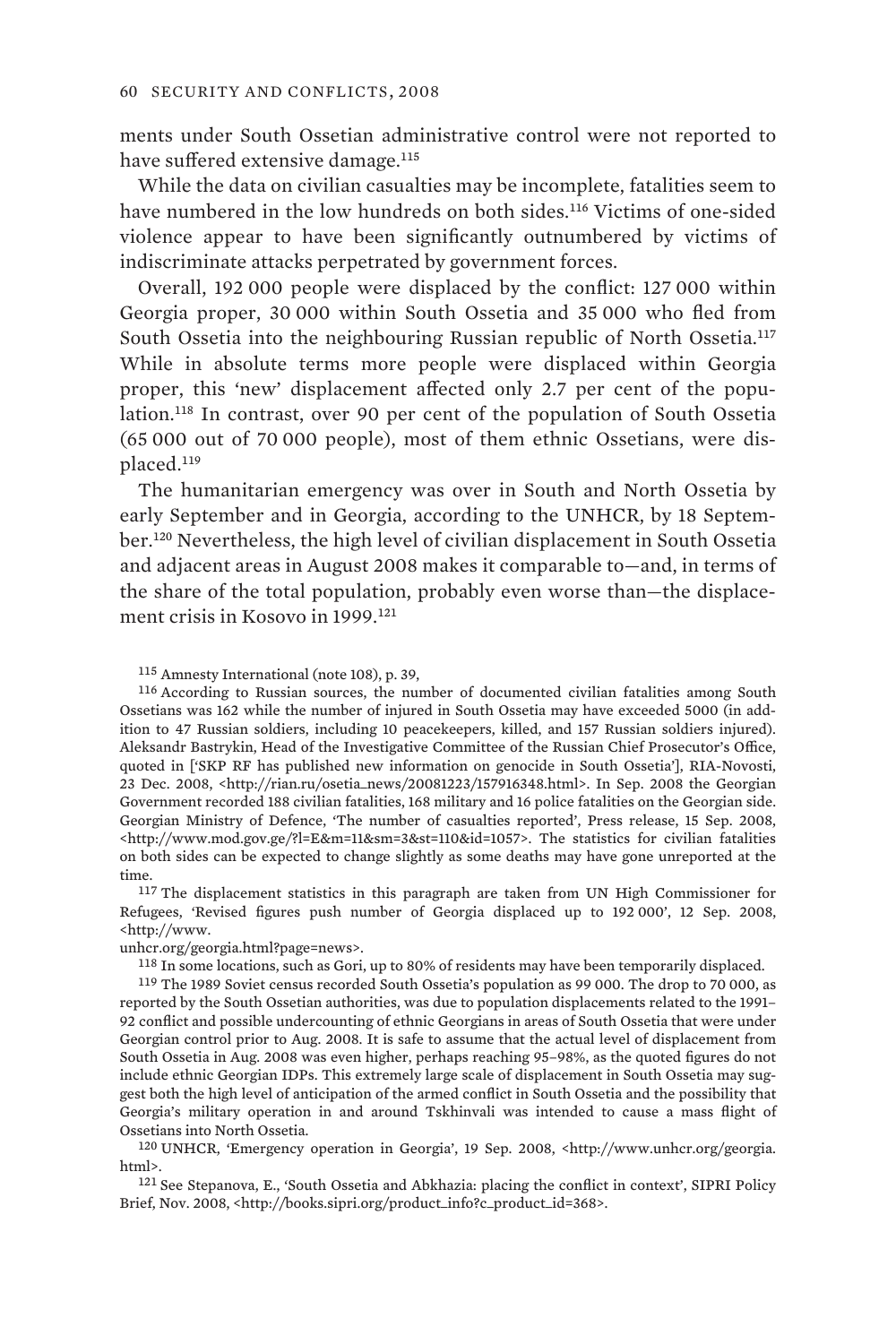# VI. Colombia

The case of Colombia provides some insight into how a democratic state and society cope with continuing, low-scale one-sided violence and the longer-term implications of past systematic atrocities committed by all types of armed actor. In 2008 the present stage in Colombia's decades-long conflict was characterized by the expansion of the government's territorial control; effective security operations against a weakened insurgency; continuing, albeit lower-scale, violence against civilians; and lack of agreement within the Colombian elite and society on how to achieve political reconciliation. As battle-related deaths among civilians declined, one-sided violence against civilians (in the form of terrorism, extrajudicial political killings etc.) became the central focus of public and international attention.

After President Álvaro Uribe took office in 2002, government forces significantly stepped up military pressure on the Revolutionary Armed Forces of Colombia (Fuerzas Armadas Revolucionarias de Colombia, FARC), in line with the Plan Patriota military strategy adopted in June 2003.<sup>122</sup> In 2008 FARC continued to suffer repeated tactical and strategic defeats, including increasing desertions and demobilizations and losses of top commanders.<sup>123</sup> These were mainly the result of increasingly effective counter-insurgency offensives and improved civil–military cooperation on the government side.

Government operations against FARC included a bombing raid on a Colombian rebel camp in Ecuador in March that caused the worst regional political crisis in years between Colombia and its neighbours Ecuador and Venezuela.<sup>124</sup> While the crisis was later resolved diplomatically, it was also instrumental in a policy shift by Venezuelan President Hugo Chávez from calling on the international community to recognize rebels as belligerents to declaring in June 2008 that 'At this moment in Latin America, an armed guerrilla movement is out of place . . . guerrilla war is history'.<sup>125</sup>

122 FARC, one of the oldest insurgencies in the world, was formed in 1964. On the earlier stages of the conflict see Wiharta, S. and Anthony, I., 'Major armed conflicts', *SIPRI Yearbook 2003: Armaments, Disarment and International Security* (Oxford University Press: Oxford, 2003), pp. 91–93.

123 Between 2000 and 3000 rebels are estimated to have deserted in 2008. Markey, P., 'FARC rebels battered but surviving', Reuters, 15 Sep. 2008 and 'Colombia releases ex-Farc rebels'. BBC News, 7 Mar. 2009, <http://news.bbc.co.uk/2/7929783.stm>. In the first half of 2008, FARC lost 3 of its 7 top commanders: Raul Reyes and Ivan Rios were killed in early Mar. and the FARC founder and the world's longest serving guerrilla commander—Manuel Marulanda, died from a heart attack on 26 Mar. Padgett, T., 'Fallen rebel: the US connection', *Time*, 2 Mar. 2008; 'Second senior Farc rebel "killed"', BBC News, 7 Mar. 2008, <http://news.bbc.co.uk/2/7284222.stm>; and Romero, S., 'Death of mythic guerrilla commander confirmed in Colombia', *International Herald Tribune*, 26 May 2008.

124 Porte, J.-L., 'Regional tensions rise after Colombia raid to Ecuador', Agence France-Presse, 2 Mar. 2008.

125 Usborne, D., 'Armed revolution in Latin America is over, says Chavez', *The Independent*, 10 June 2008.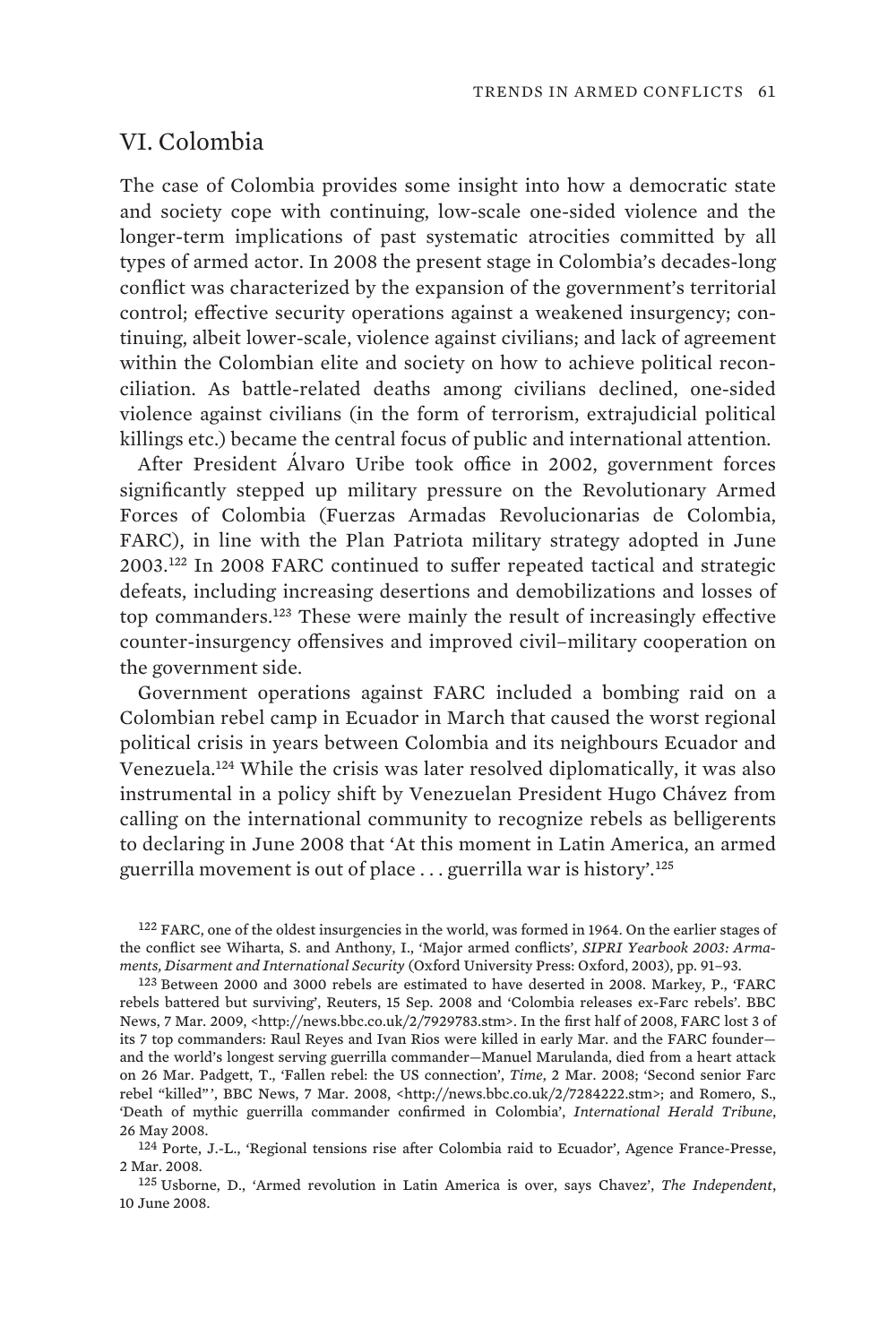In 2008 FARC had 6000–10 000 soldiers, down from 16 000 in the period of intensive fighting in 2001.<sup>126</sup> The group remained powerful in its traditional rural heartland of Caquetá, Guainía, Guaviare, Meta, Putumayo and Vaupés departments and continued to pose some terrorist threat in urban centres.

Even though FARC may have reached its weakest point since the insurgency began, it was not yet facing a decisive defeat or disintegration in 2008. The group has repeatedly demonstrated an exceptional ability to adapt to circumstances and has persisted and regrouped for years in remote parts of the country, sustaining itself primarily through involvement in the illicit drug trade.<sup>127</sup> While FARC may tie itself even more closely to control of coca cultivation and to the drug trade in the short term, its complete ideological degradation seems unlikely, as do the prospects for any meaningful peace process between FARC and the Uribe Administration. FARC's new leader and chief ideologist, Alfonso Cano, remained opposed to demobilization conditions similar to those offered by the government to paramilitaries.<sup>128</sup> Colombia's second largest rebel group—the National Liberation Army (Ejército de Liberación Nacional de Colombia, ELN)—periodically engaged in peace talks with the government from 2005. While it has declared a 'temporary and experimental' ceasefire, its activities in 2007–2008 oscillated between talks and low-scale clashes with government forces.

In Colombia, both one-sided and indiscriminate violence have been perpetrated against civilians by all the major armed actors. The Uribe Administration's efforts to demobilize the paramilitaries of the United Self-Defence Forces of Colombia (Autodefensas Unidas de Colombia, AUC), effective counter-insurgency operations against FARC and the expansion of the territory under state control have helped to improve the general security climate, especially in major urban centres and along arterial roads.<sup>129</sup> According to the Colombian Government, between 2000 and 2007 the total numbers of homicides and kidnappings were reduced by at least one-third.<sup>130</sup>

126 Joyce, M., 'FARC's future: the road ahead for Colombian rebels', *Jane's Intelligence Review* vol. 20, no. 3 (Mar. 2008), p. 30. Some sources still put FARC's manpower in 2008 as high as 13 000. See 'Colombia: regional isolation', *Oxford Analytica*, 10 Mar. 2008.

127 Markey (note 123) and Joyce (note 126).

<sup>128</sup> 'FARC response to letter from Colombian intellectuals, politicians and journalists', 16 Oct. 2008, reproduced in 'The FARC answers a letter', Center for International Policy, Colombia Program, 29 Oct. 2008, <http://www.cipcol.org/?p=691>; and Melgarejo, J., 'Alfonso Cano, comandante en jefe del estado mayor central de las FARC-EP: "Uribe se mueve por las dóla" ' [Alfonso Cano, commander in chief of general staff of the FARC-EP, 'Uribe moves for the dollar'], *Cambio 16*, no. 36 (Dec. 2008), pp. 62–73. Alfonso Cano is the *nom de guerre* of Guillermo León Sáenz.

129 US Government Accountability Office (GAO), *Plan Colombia: Drug Reduction Goals Were Not Fully Met, but Security Has Improved*, GAO-09-71 (GAO: Washington, DC, Oct. 2008), p. 14.

130 US Government Accountability Office (note 129), pp. 5, 22–24.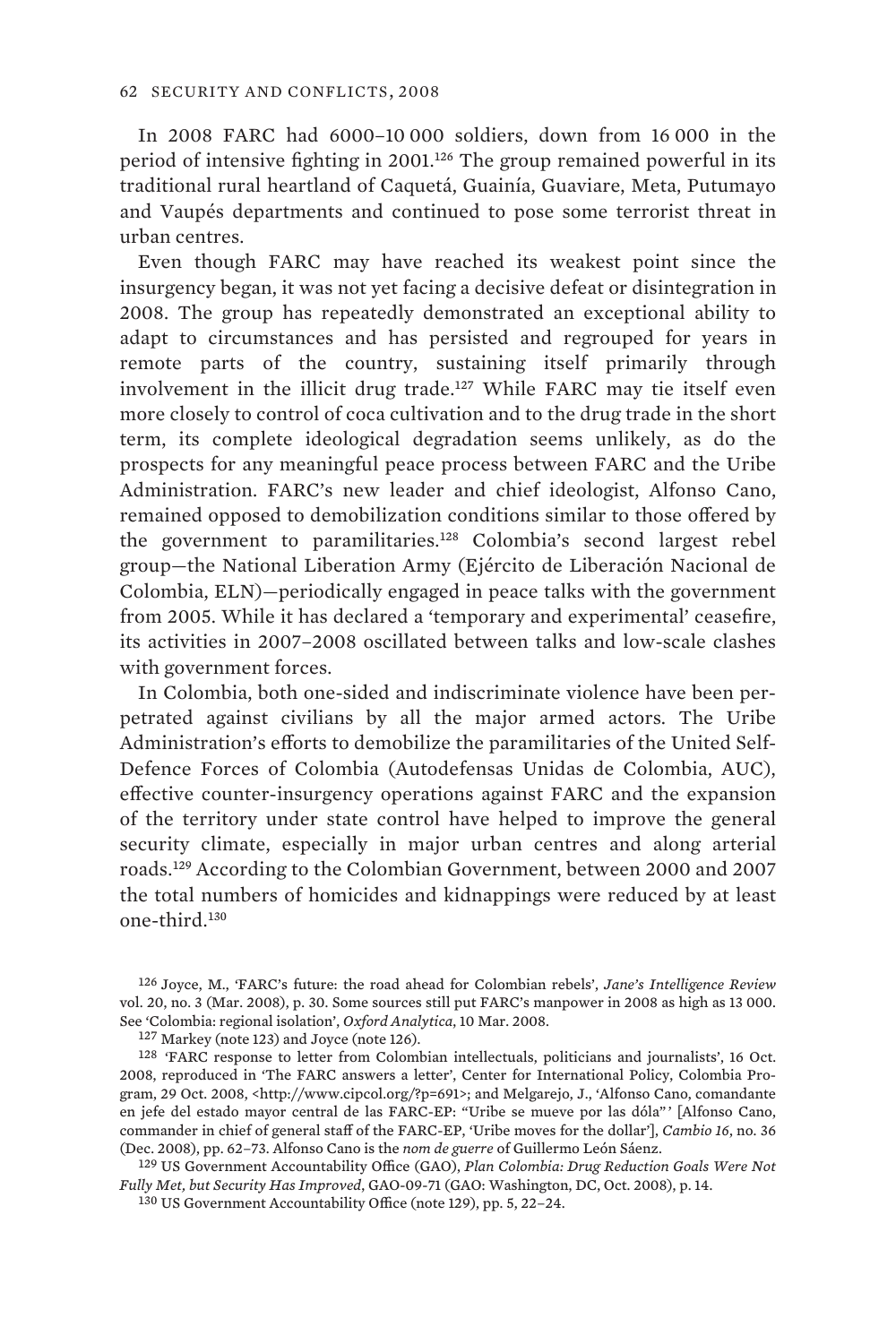However, human rights groups continued to report significant numbers of civilian killings, including some unrelated to combat, and even claimed a rise in such incidents in 2006–2008.131 While most of the killings were carried out by the remnants of the old paramilitary forces, the rebels or the new, more criminal, 'paramilitary mafias', elements within the Colombian military and security forces were responsible for at least some serious incidents.<sup>132</sup> A major reorganization of the Colombian military, including the resignation of the army commander, General Mario Montoya Uribe, on 4 November, was carried out after revelations that elements in the military had killed civilians, making them look like combat deaths and thus inflating statistics on rebel casualties.<sup>133</sup> In 2008, the Chief Prosecutor's Office was reportedly investigating 803 members of the armed forces, including 99 officers, over alleged extrajudicial killings.<sup>134</sup> Such killings were described by the UN High Commissioner for Human Rights, Navanethem Pillay, as being 'widespread' in 2008.<sup>135</sup> The scandal led the USA to withdraw the right to US military aid of three Colombian army units implicated in killing civilians.<sup>136</sup>

Despite the Colombian Government's remarkable success in demobilizing over 30 000 AUC paramilitaries in 2003–2006, the remnants of paramilitary groups and post-AUC groups such as the Black Eagles or the Peasant Self-Defence Forces of Nariño, which are even more criminally active than the AUC, continue to perpetrate extrajudicial political killings not related to combat, for example of trade unionists.<sup>137</sup> Criminal violence by paramilitaries was also the dominant cause of population displacement.<sup>138</sup>

131 According to the Colombian Commission of Jurists, reported civilian killings rose to 287 between mid-2006 and mid-2007, compared to 218 between mid-2004 and mid-2005. Romero, S., 'Colombia lists civilian killings in guerrilla toll', *New York Times*, 29 Oct. 2008.

132 In 2008 the Attorney General's office was investigating the killings of 1015 civilians by security forces in 558 episodes unrelated to combat. The number of new cases climbed to 245 in 2007 from 122 in 2006. Romero, S., 'Colombia killings cast doubt on war against insurgents', *International Herald Tribune*, 29 Oct. 2008.

133 Associated Press, 'Colombia fires 3 generals after civilian deaths', *International Herald Tribune*, 29 Oct. 2008; and Markey, P., 'U.S. says no aid for Colombia army units in scandal', Reuters, 7 Nov. 2008. Officers' and regular soldiers' benefits and prospects of promotion were linked to their tally of registered combat kills.

134 Associated Press (note 133).

135 Markey, P., 'Colombian army chief resigns after killings probe', Reuters, 4 Nov. 2008.

136 Markey (note 175). Although the USA makes not engaging in human rights violations a condition of its military aid to Colombian units, is has been estimated that 47% of the relevant cases reported in 2007 involved Colombian units supported by the USA. Amnesty International, *'Leave Us in Peace': Targeting Civilians in Colombia's Internal Conflict* (Amnesty International: London, 28 Oct. 2008).

137 After a decline by almost 46% of targeted killings of trade unionists in 2007, such killings rose by 70% in the first 3 months of 2008. In total, 400 union leaders and members were killed in Colombia between 2002 and early 2008. Romero, S., 'Union killings peril trade pact with Colombia', *New York Times*, 14 Apr. 2008. On post-AUC groups see International Crisis Group (ICG), *Colombia's New Armed Groups*, Latin America Report no. 20 (ICG: Brussels, 10 May 2007).

138 Romero, S., 'Despite rebel losses, cocaine sustains war in rural Colombia', *International Herald Tribune*, 26 July 2008. Government estimates indicate a significant decline in displacements in the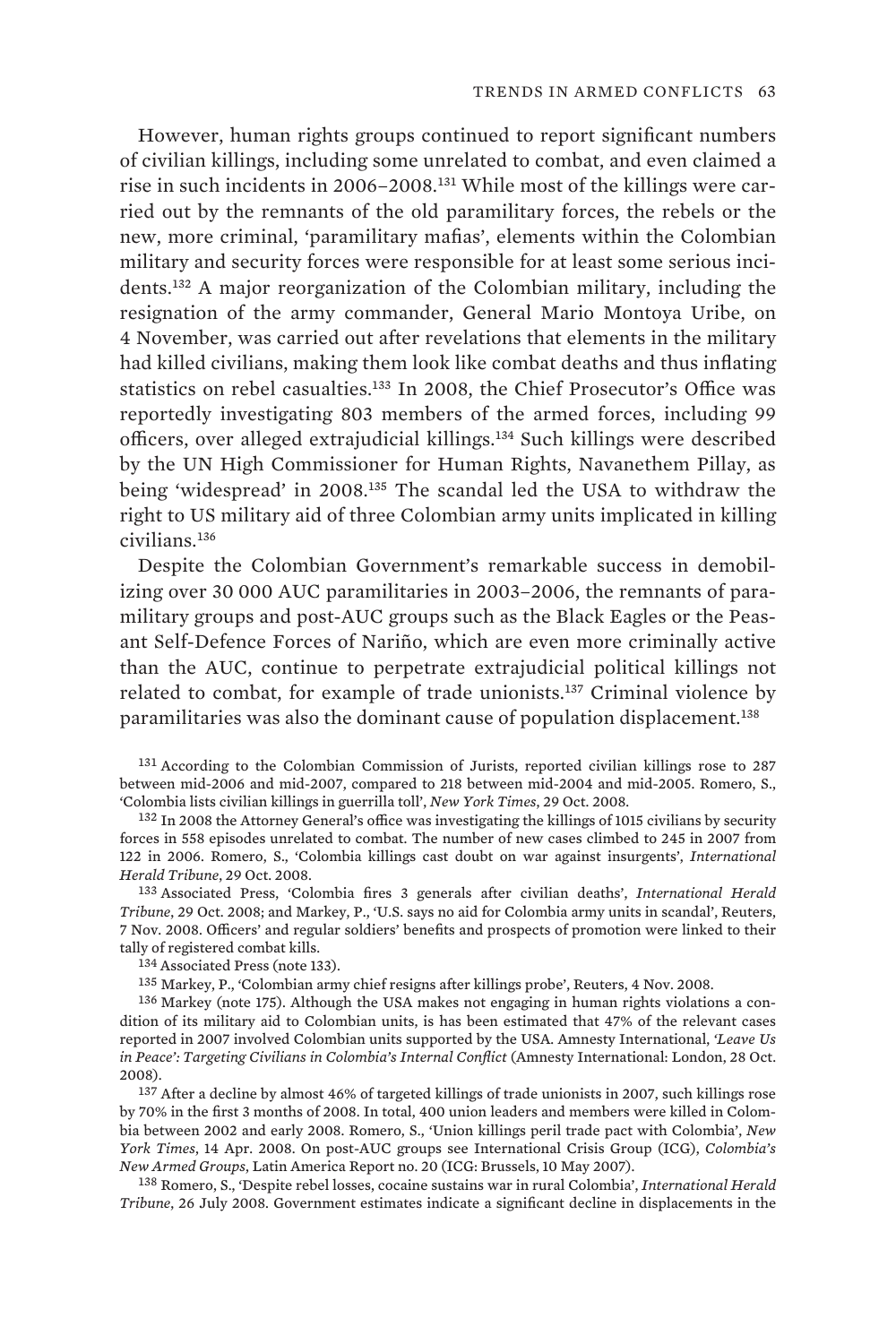The 'parapolítica' (from the Spanish terms for paramilitary and political) scandal that broke in late 2006 and continued in 2007 and 2008 illustrates the extent to which collaboration between the paramilitaries and elements of the military and political authorities has damaged the legitimacy of the state.<sup>139</sup> However, it also demonstrates the high degree of autonomy of the Colombian judiciary in an unstable but functional democratic system, with judges ordering the arrest of dozens of members of congress, President Uribe's former intelligence chief, Jorge Noguera, and Uribe's cousin Mario Uribe, an ex-senator, on charges of collaboration with the paramilitaries.<sup>140</sup> The extradition of 14 paramilitary leaders, including Salvatore Mancuso, to the USA on illicit drug trafficking charges on 13 May 2008 interrupted their trials on charges of serious human rights violations and crimes against humanity in Colombian courts.<sup>141</sup>

In 2008 rebel groups continued to attack police stations, police and military personnel, vehicles, aircraft and similar targets. The rebels, particularly FARC, also employed indiscriminate means that harmed civilians, such as extensive landmining, and remained major perpetrators of onesided violence, predominantly terrorist attacks, the killing of civilians suspected of being army informants, and kidnappings. Throughout 2008, forced abductions continued, albeit on a lower scale than in previous years.<sup>142</sup> Of the estimated 2800 kidnapping victims in Colombia who remained in captivity in 2008, less than a third—about 750—were believed to be held by FARC and the rest by criminal organizations or 'paramilitary mafias'.<sup>143</sup>

While FARC held most of its hostages for ransom, a few political hostages, including some high-profile figures, remain an important stra-

139 According to a report by an independent research institute, Corporación Nuevo Arco Iris, as of Nov. 2008, 34 of the 102 current senators and 25 of the 168 members of the House of Representatives were being investigated for links with paramilitaries and drug groups in the second half of 2008. Colombia Reports, 'FARC regrouping, paramilitaries strengthening, says report', 27 Nov. 2008, <http://www.colombiareports.com/>.

140 On the role of the judiciary in this regard see Human Rights Watch (HRW), *Breaking the Grip? Obstacles to Justice for Paramilitary Mafias in Colombia* (HRW: New York, 16 Oct. 2008).

141 International Center for Transitional Justice, 'Extradition: Colombia's and the United States' mistake', Press release, 14 May 2008, <http://www.ictj.org/en/news/press/release/1677.html>. Louis Moreno-Ocampo, prosecutor of the International Criminal Court, voiced his concern over a relative lack of convictions of paramilitary warlords. Since 2002, Uribe's government has already extradited more than 700 Colombians to the USA.

 $^{142}$  While most forced abductions of civilians do not lead to the victims' immediate death, they are undertaken under threat of armed violence and may involve serious harm, injury and abuses. The possibility of the eventual killing of hostages can never be excluded.

143 Associated Press, 'Colombians mark independence day with demands for hostage releases', *International Herald Tribune*, 20 July 2008; and Reuters, 'Colombians hold massive rally on "Freedom Day" ', *International Herald Tribune*, 21 July 2008.

Nariño Department—a remote area with substantial coca cultivation and reportedly the 'center of Colombia's humanitarian crisis'—from 30 000 in 2007 to 7500 in the first half of 2008. However, according to human rights groups, the total number of IDPs in Colombia rose by 38% between 2006 and 2007 to 300 000.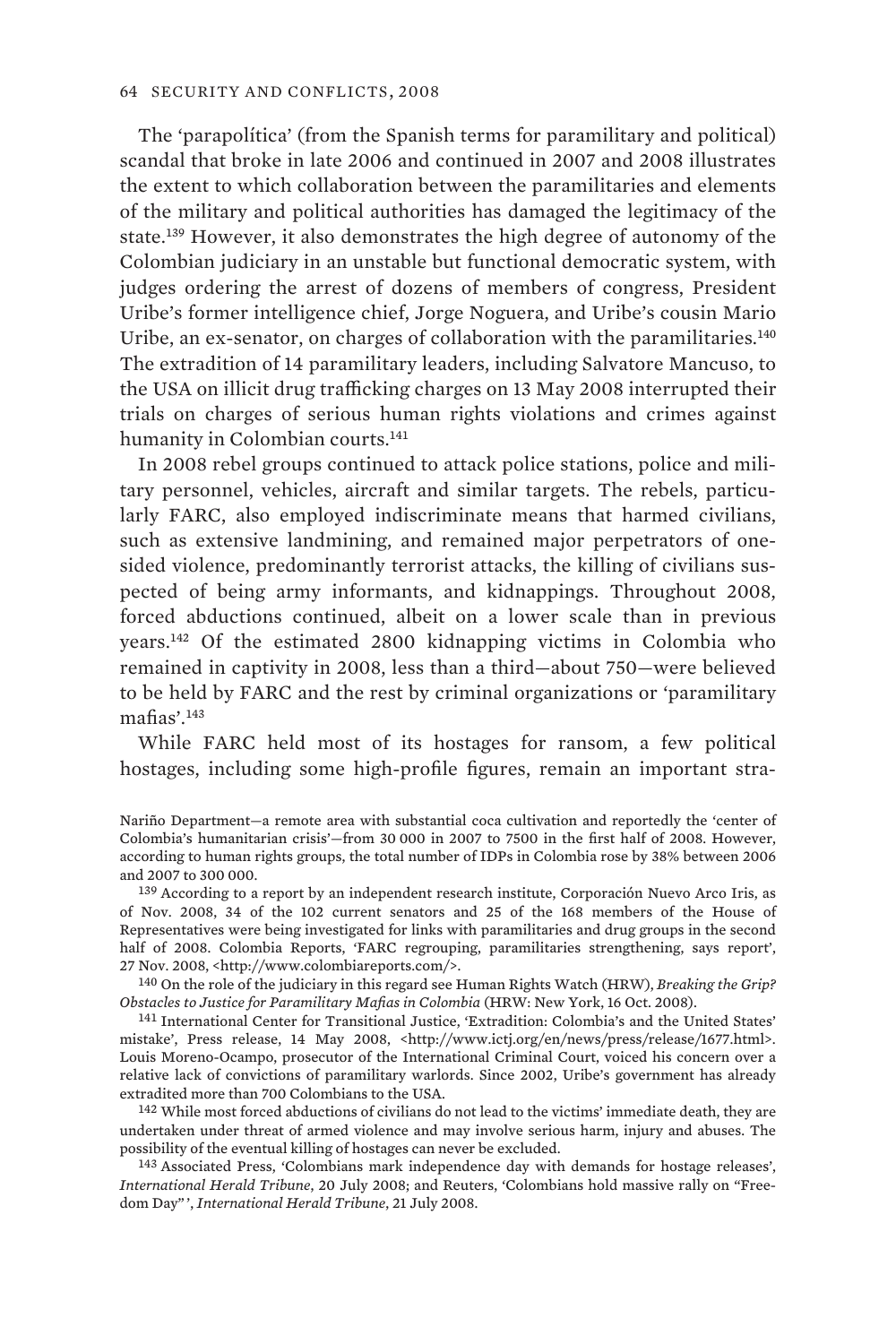tegic asset for the rebels.<sup>144</sup> In 2008 FARC proposed exchanging some of its 40 political hostages for imprisoned rebels but talks stalled over the rebels' demand for a demilitarized safe haven for the release.<sup>145</sup> President Chávez negotiated the release of six FARC captives in January and February 2008.<sup>146</sup> Ingrid Betancourt, a Colombian senator who had been kidnapped in 2002, and 14 other hostages were rescued in an undercover security operation on 2 July.<sup>147</sup> The carefully planned operation dealt a major blow to FARC and boosted President Uribe's popularity.148 However, the implications of the rescue for the prospects of the remaining hostages are less clear.149 Also, the decline in kidnappings in Colombia in 2008 was paralleled by a surge in kidnappings in Venezuela, where both FARC and ELN elements operate.

In 2008 FARC visibly increased its use of terrorist attacks as a response to its further losses of military ground. In the past, both FARC and ELN prioritized terrorist attacks against government, infrastructure and business targets while primarily targeting civilians with kidnapping.150 However, the single largest FARC terrorist attack in 2008 was a bombing during a festival in the north-western town of Ituango on 15 August, which killed seven and injured more than 50.<sup>151</sup> The risk of urban terrorist attacks by FARC, including in public gathering points, may rise ahead of the 2010 presidential election.

144 McDermott, J., 'Colombia's FARC back in limelight', BBC News, 28 Feb. 2008, <http://news. bbc.co.uk/2/7268257.stm>.

145 Markey, P., 'FARC rebels battered, but surviving', Reuters, 15 Sep. 2008; and 'Colombian rebels say open to hostage dialogue', Reuters, 29 Oct. 2008.

146 On 10 Jan. and 27 Feb., 6 Colombian politicians were released by FARC after mediation by President Chavez. Rueda, J., 'Colombian rebels release 4 hostages', Associated Press, 27 Feb. 2008.

147 The operation was undertaken with US support, including the deployment of hundreds of US military and security personnel to Colombia earlier in 2008 to help locate the hostages. The released hostages included 3 employees of the US military contractor Northrup Grumman. Gollust, D., 'US hails Colombian military hostage rescue', Voice of America, 3 July 2008, <http://www.voanews. com/english/archive/2008-07/2008-07-03-voa64.cfm>.

148 E.g. on 5 July FARC renewed calls for exchanges of hostages for prisoners. Cuban leader Fidel Castro, among others, urged FARC to release hostages. In the days after the rescue President Uribe's approval rating jumped from 73% to 91%, according to a poll. 'Popularity of Colombia's Uribe soars after rescue', Reuters, 6 July 2008.

 $149$  E.g. Uribe admitted that security agents misused the Red Cross symbol in order to gain the trust of the rebels, in violation of the Geneva Conventions. Bronstein, H., 'Colombia "regrets" misusing Red Cross emblem in hostage rescue', Reuters, 16 July 2008.

150 Data on infrastructure attacks is available from the Global Terrorism Database (GTB–2), <http://www.start.umd.edu/data/gtd>. Attacks on pipelines by FARC—such as that on 22–23 June 2008 that forced closure of the Caño Limon–Coveñas oil pipeline—and, especially, by the ELN continued in 2008, although with diminishing frequency. Watkins, E., 'Caño Limon–Coveñas oil pipeline bombed, shut down', *Oil & Gas Journal*, 24 June 2008. A car bombing in Cali on 31 Aug., which was blamed on FARC, killed 4, injured 25 and damaged the Palace of Justice building. Amnesty International, 'Colombia: Amnesty International condemns bomb attack', Public statement, 1 Sep. 2008, <http://www.amnesty.org/en/library/info/AMR23/030/2008/en>.

151 'Colombia: a puzzling attack and FARC in disarray', STRATFOR, 15 Aug. 2008. The attacks may have been in retaliation against the campaign to eradicate illicit drugs.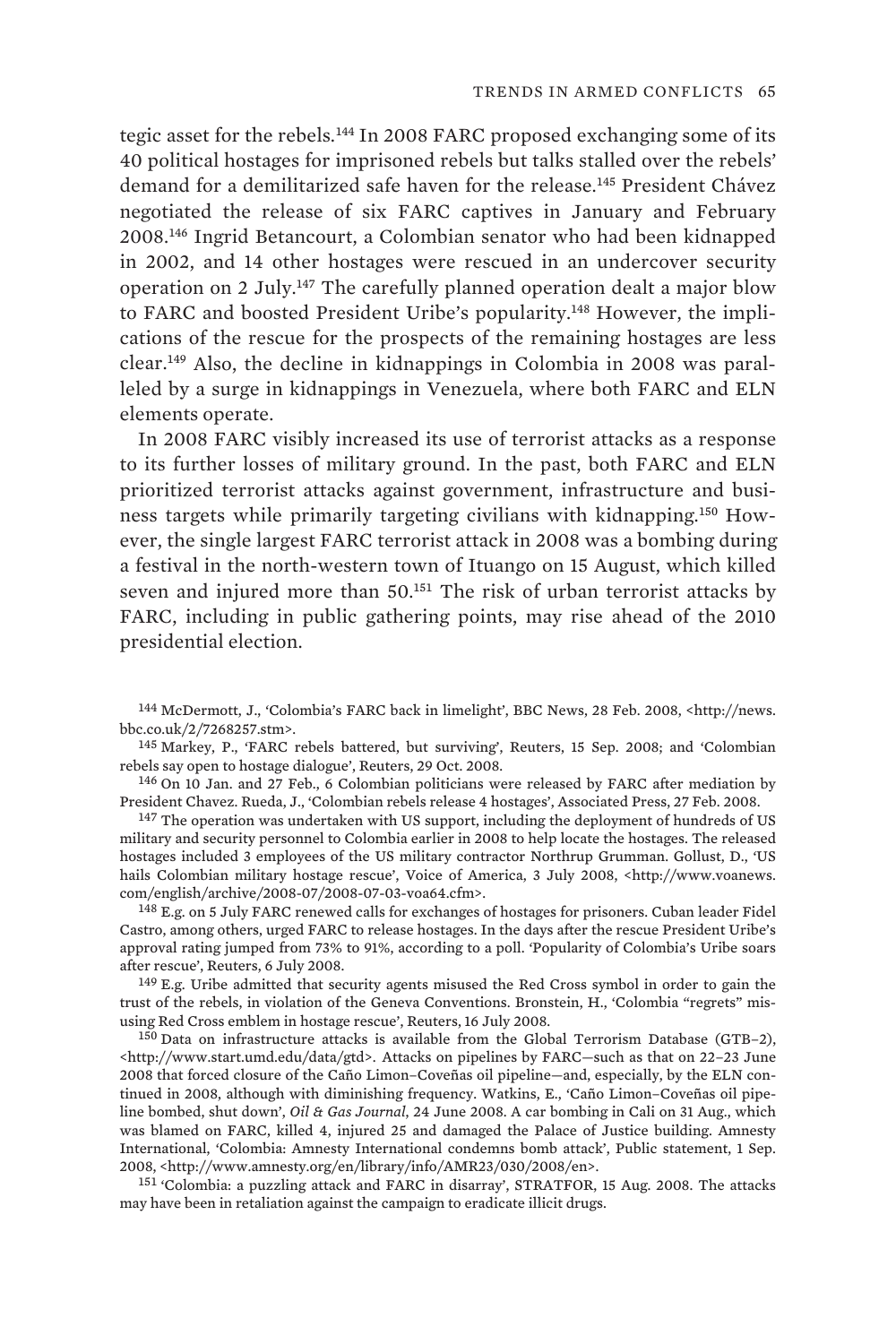In Colombia the legacy of one-sided violence and other abuses against civilians that have been committed in the context of the armed conflict, along with the long tradition of local rule through violence, corruption and patronage, continued to pose a major political, legal and psychological challenge to peacebuilding and reconciliation. Despite a revision of the Peace and Justice Law by the Constitutional Court in May 2006 intended to improve protection of the rights of the victims, the peace process has remained centred on ex-combatants rather than on the victims of the fighting and of one-sided violence.<sup>152</sup> However, Colombia is markedly different from many other countries emerging from armed conflicts due to the relatively prominent and growing role of the judiciary, other legal levers and civil society pressures in confronting human rights violations and onesided violence. On 4 February 2008 an estimated 4.8 million Colombians took part in 365 marches in 27 cities around the country to protest against killings and abductions of civilians by FARC—the biggest grassroots civil campaign in Colombia's history.<sup>153</sup> This mass rejection of violence against civilians, sharp public criticism of human rights violations by the state, and the actions of a determined judiciary together illustrate the role that a democratic governance system and civil society mobilization can play in gradually moving a society away from systematic armed violence, including one-sided violence.<sup>154</sup>

### VII. Conclusions

The dynamics of violence against civilians in Somalia and Sri Lanka reaffirm the currently dominant pattern of one-sided violence in the context of armed conflicts: constant, almost routine, low-scale violence against civilians, perpetrated by all armed actors. As the conflict in South Ossetia shows, even relatively brief, but intensive, use of force against civilians may have disastrous consequences for the population, especially in terms of mass displacement. Colombia, however, shows signs of a slow reversal of its deeply embedded pattern of one-sided violence in the context of an armed conflict.

While reliable fatality estimates are not easily available and distinguishing between the civilian victims of indiscriminate and one-sided violence is

<sup>152</sup> On the legal revision see International Crisis Group (ICG), *Correcting Course: Victims and the Justice and Peace Law in Colombia*, Latin America Report no. 29 (ICG: Brussels, 30 Oct. 2008).

<sup>153</sup> The protests were organized by an independent Internet-based network, 'A million voices against the FARC', on the Facebook social networking website and involved demonstrations in 104 cities around the world. Perez, M. C., 'Facebook brings protest to Colombia', *International Herald Tribune*, 10 Feb. 2008. Similar protests followed on 20 July 2008.

<sup>154</sup> For a broader discussion of the role of civil society mobilization as an alternative to and a way out of armed conflict see Kaldor, M., *Global Civil Society: An Answer to War* (Polity: Cambridge, 2003).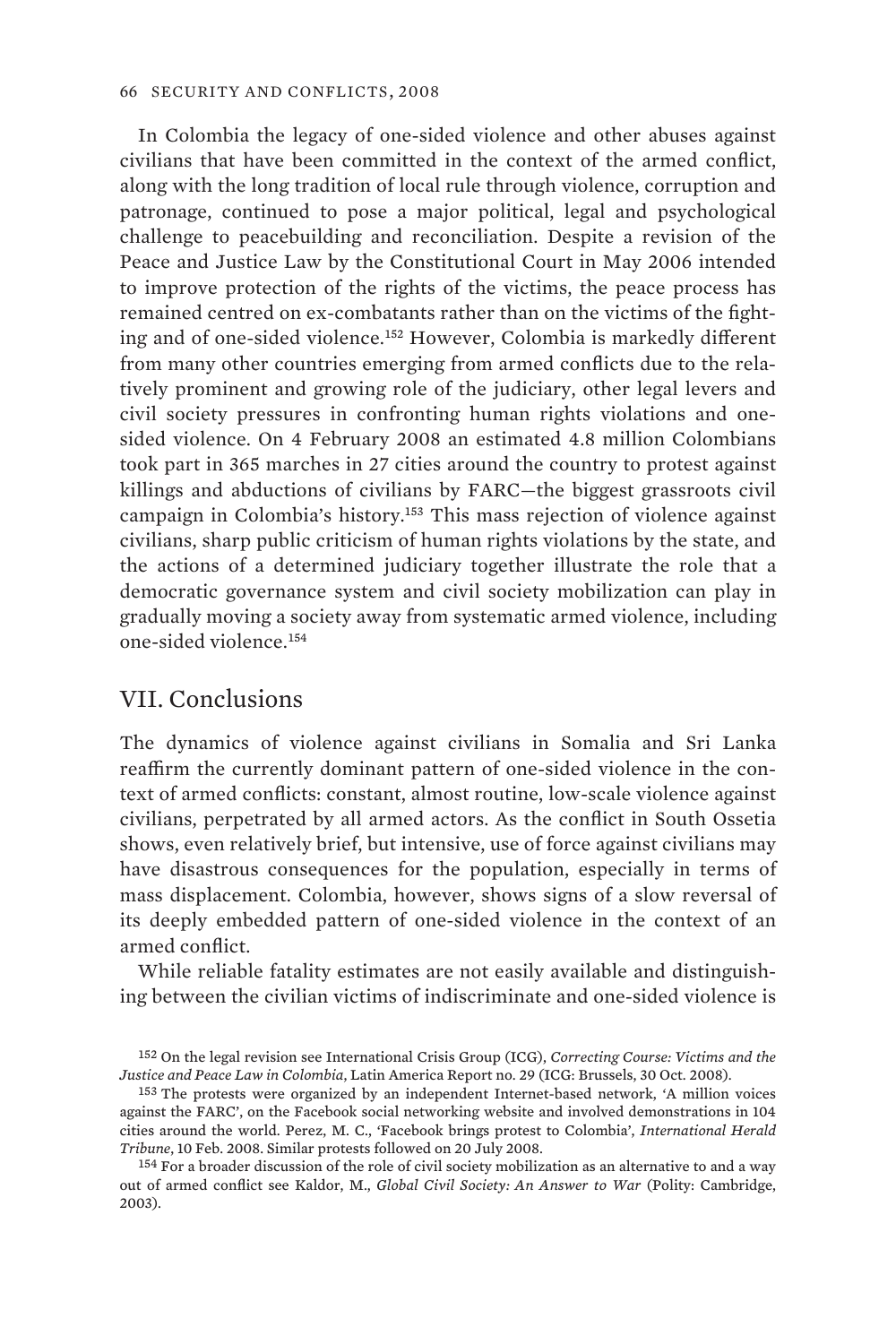not always possible, deaths due to one-sided violence were outnumbered by total battle-related deaths in all four of the cases presented in this chapter, and, in most cases, were also outnumbered by battle-related civilian deaths.<sup>155</sup>

Three of the four cases reviewed in this chapter—Colombia being the exception—show that the global decline in one-sided violence being perpetrated by national or foreign government forces is relative, uneven and not universally manifested. The probable motives behind one-sided violence on the government side range from targeting alleged civilian sources of support to an insurgency to stimulating mass displacement of the 'enemy' civilian population.

It is often overlooked, however, that coordinated and methodical campaigns of one-sided violence by government forces require a certain degree of functionality and determination on the part of the government. The significant role of non-state actors in one-sided violence may be partly explained by the absence of such government functionality and determination in very weak or failed states and areas of more fragmented violence. In the context of fragmented violence, some of the worst violations against civilians may be committed by local power brokers, warlords, armed irregulars, criminal organizations and street gangs who are not motivated by any explicit political agenda.

Of all the main trends in one-sided violence, the one that best reflects some of the broader trends in armed conflicts in 2008 is the growing role of non-state actors, including both government-aligned and rebel groups. These broader trends include the further proliferation and diversification of armed non-state actors and the fragmentation of violence in many conflict areas, and the shifts from conventional battles to asymmetrical violence and from major direct armed confrontation between combatants to attacks by them against an opponent's 'civilian base'.

Terrorism that combines one-sided violence with the use of attacks against civilians as a tactic in asymmetrical armed confrontation is one of the types of one-sided violence most closely linked to conflict dynamics and is increasingly being employed by rebel groups. In three of the four cases—Somalia, Sri Lanka and Colombia—terrorism by non-state actors was a major element of the conflict dynamics and increased in 2008. As the cases presented here show, terrorism can manifest itself in different stages of armed confrontation and for different reasons. In Somalia terrorist bombings were employed as a secondary tactic by rebel forces making major parallel military advances. In contrast, in Colombia the militarily

<sup>155</sup> Deaths from one-sided violence in Sri Lanka in 2008 may have been comparable to, or even matched, the battle-related civilian death toll.